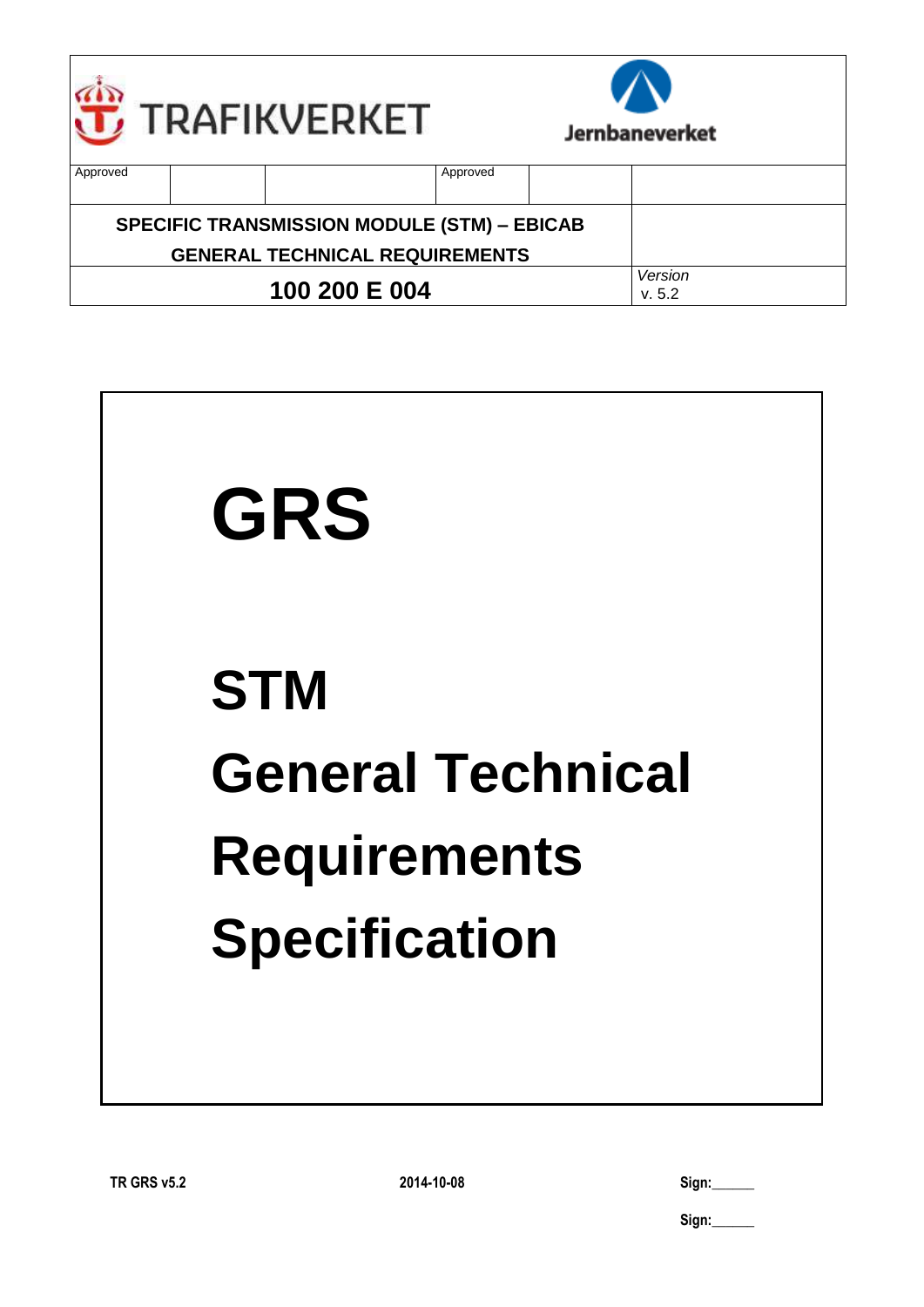# **Document Modification History**

| Version | Modification                                                                                                           | Valid from  | Prepared                | Approved    |
|---------|------------------------------------------------------------------------------------------------------------------------|-------------|-------------------------|-------------|
|         |                                                                                                                        |             |                         |             |
| 5.2     | Updated requirements according to [STM-<br>Delta-FRS-List-v1.26].                                                      | 8 Oct. 2014 | B Bryntse, ÅF           |             |
| 5.1     | Updated or new national requirements:<br>G64, G57A, G57B. Index chapter added.<br>Improved format of text and headers. | 28.10.2009  | B Bryntse,<br>Teknogram |             |
| 5.0     | Update of national requirements                                                                                        | 26.6.2009   | S Wallin                |             |
| 4.2     | "STM Delta-GRS-List ver A" is introduced                                                                               |             | K.Hallberg              |             |
| 4.1     | <b>Final corrections</b>                                                                                               | 15.2.2007   | U.Svensson              | F. Åhlander |
| 4.0     | I/F C deleted, recorder info changed                                                                                   |             | U.Svensson              |             |
| 3.0     | Changes according to STM National,<br>new I/F F                                                                        |             | U.Svensson              |             |
| 2.1     | Clarification G 58, G34 and G35                                                                                        | 15.4.2003   | J Öhrström              | S-H Nilsson |
| 2.0     | Added info regarding radio I/F chapter 2.3                                                                             | 20.6.2002   | F Åhlander              | S-H Nilsson |
| 1.4     | For approval by RHK, JBV, BV                                                                                           | 6.6.2002    | F Åhlander              | S-H Nilsson |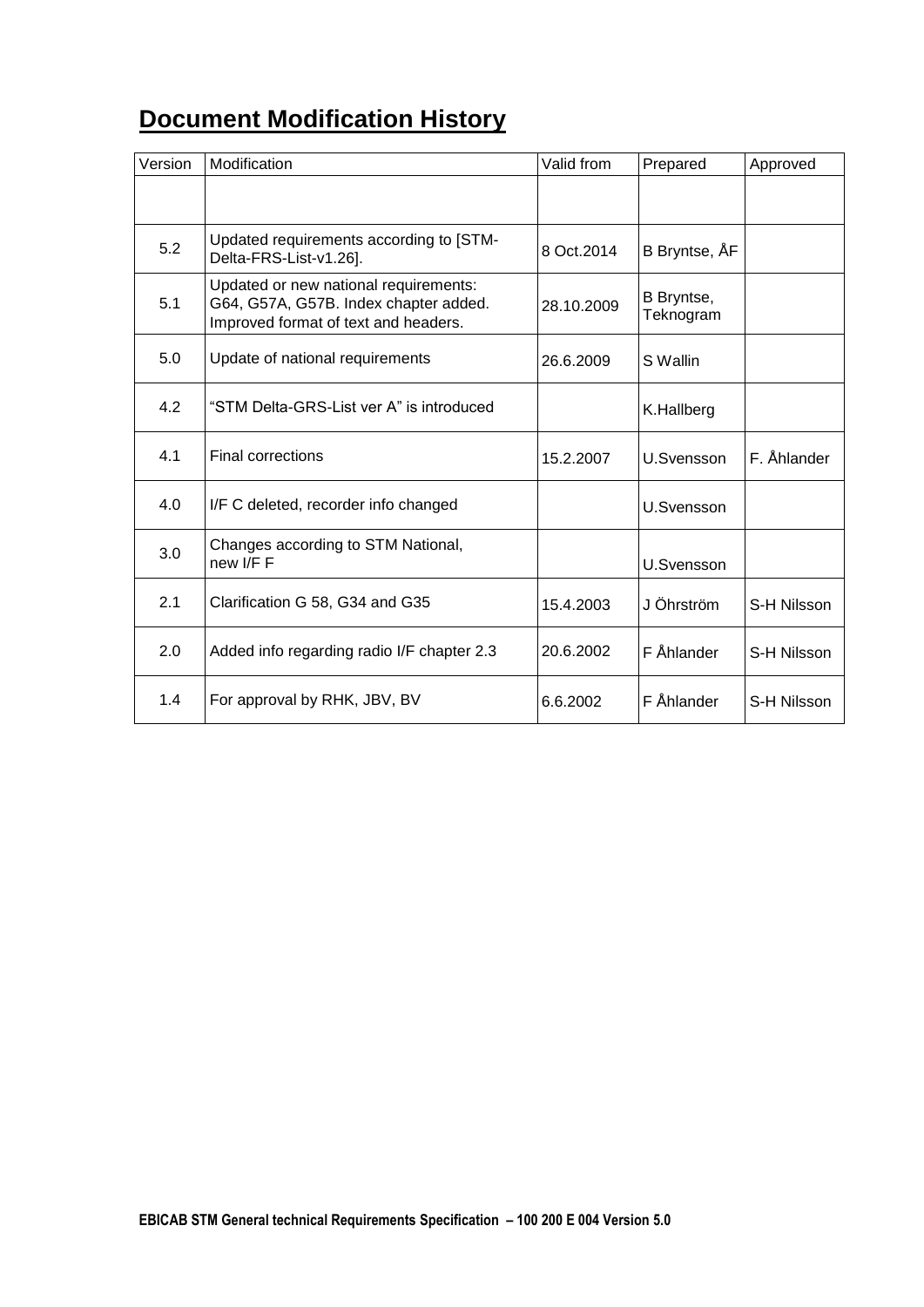# **List of contents**

| 1              |                 |            |  |
|----------------|-----------------|------------|--|
|                | 1.1             |            |  |
|                | 1.2             |            |  |
|                | 1.3             |            |  |
|                |                 |            |  |
| $\overline{2}$ |                 |            |  |
|                | 2.1             |            |  |
|                | 2.2             |            |  |
|                | 2.2.1           |            |  |
|                | 2.2.2           |            |  |
|                | 2.2.3           |            |  |
|                | 2.2.4           |            |  |
|                | 2.2.5           |            |  |
|                | 2.3             |            |  |
|                | 2.4             |            |  |
|                | 2.5             |            |  |
|                | 2.6             |            |  |
|                | 2.7             |            |  |
|                |                 |            |  |
| 3              |                 |            |  |
|                | 3.1             |            |  |
|                | 3.1.1           |            |  |
|                | 3.1.2           |            |  |
|                | 3.1.3           |            |  |
|                | 3.1.4           |            |  |
|                | 3.1.5           |            |  |
|                | 3.1.6           |            |  |
|                | 3.1.7           |            |  |
|                | 3.1.7.1         |            |  |
|                | 3.1.7.2         |            |  |
|                | 3.1.7.3         |            |  |
|                | 3.1.7.4         |            |  |
|                | 3.1.8           |            |  |
|                | 3.2             |            |  |
|                | 3.2.1           |            |  |
|                | 3.3             |            |  |
|                |                 |            |  |
| 4              |                 |            |  |
|                |                 |            |  |
| 5              |                 |            |  |
|                |                 |            |  |
|                |                 |            |  |
| 6              |                 |            |  |
|                | 6.1             |            |  |
|                | 6.2             |            |  |
|                | 6.2.1<br>6.2.2  |            |  |
|                |                 |            |  |
|                | 6.3             |            |  |
|                |                 |            |  |
| 7              |                 |            |  |
|                | 7.1             |            |  |
|                | 7.2             |            |  |
|                |                 |            |  |
| 8              |                 |            |  |
|                | TR_GRS_v5.2.doc | 2014-10-08 |  |
|                |                 |            |  |

Sign:

Sign: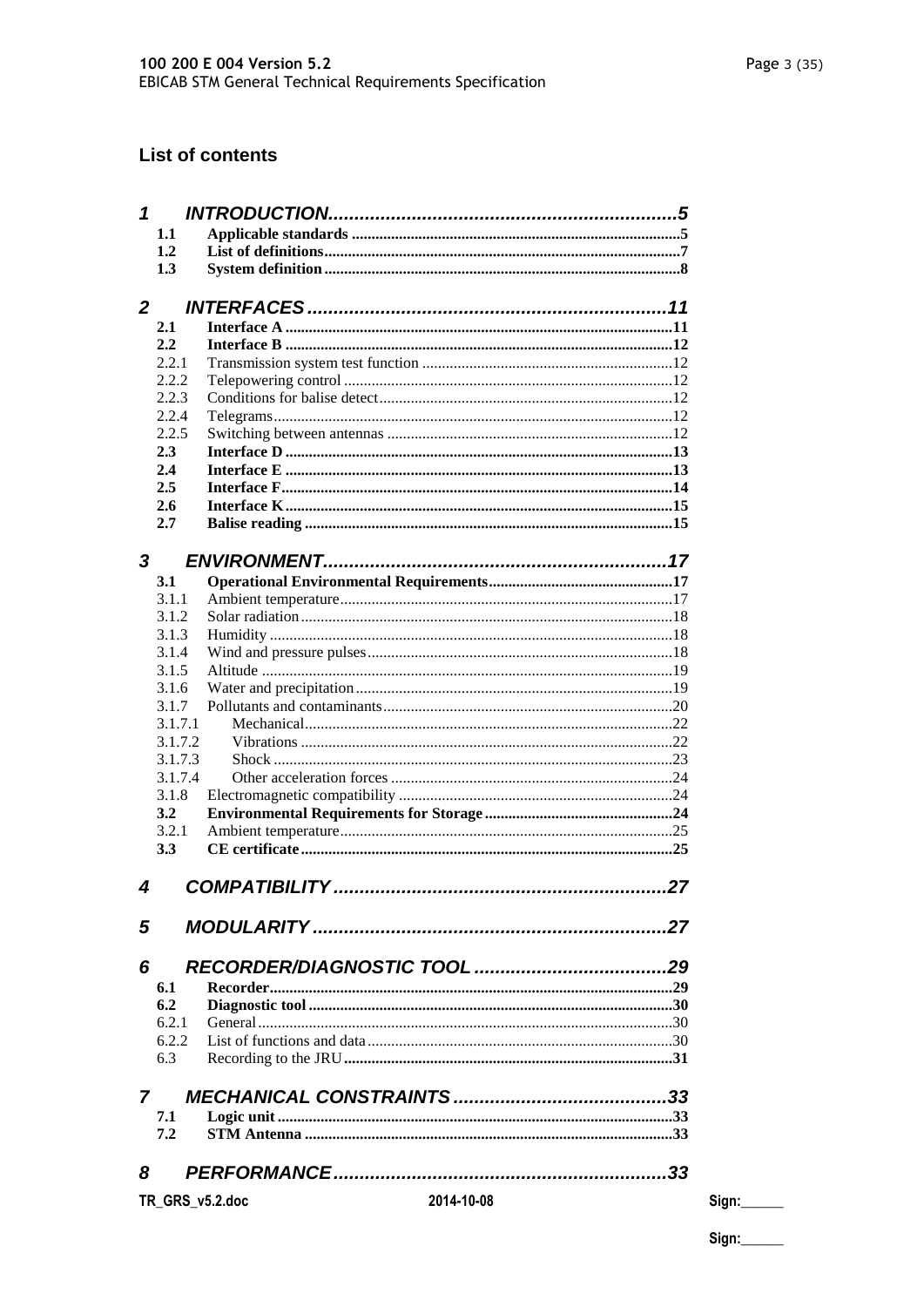| 9   |                                                            |  |
|-----|------------------------------------------------------------|--|
| 9.1 | Changes since v5.1, figures, tables & general references35 |  |

*Contents lists of tables, see the final chapter.*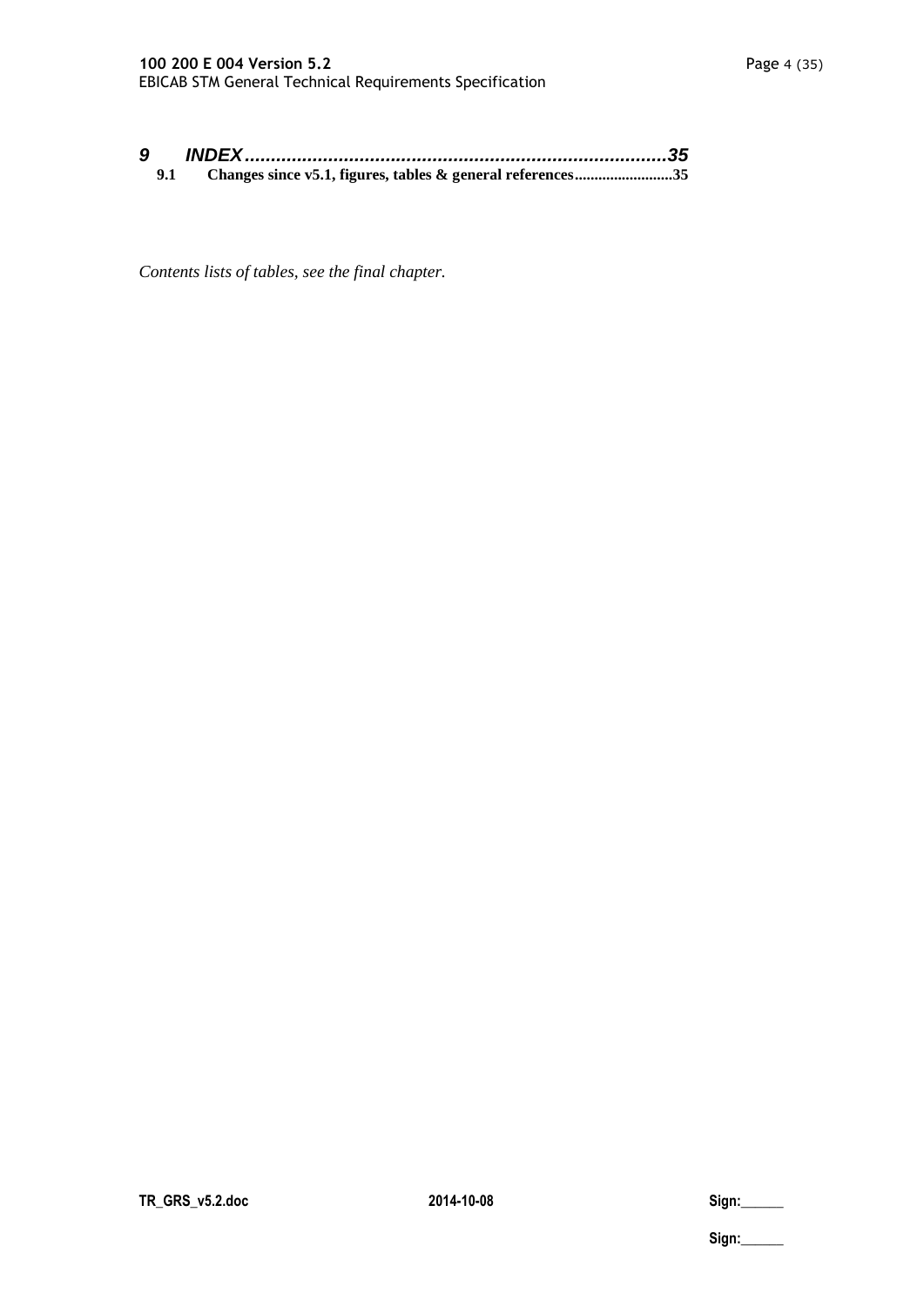# **1 INTRODUCTION**

This document specifies the general technical requirements for the Specific Transmission Module, STM. A majority of the listed requirements will form the basis for the development of a generic product (GP) that will be used for STM applications in Norway, Sweden and Finland i.e EBICAB700 and EBICAB900.

EBICAB700 is the common definition used for the ATP system in Norway and Sweden, ATC-2. This definition is used in the TSI for Control/Command (EG directive 96/48) and covers balises and other ATC-2 products from both existing suppliers.

EBICAB900 is the definition used for the ATP system in Finland, ATP-VR. This definition will be used in the TSI for Control/Command (EG directive 2001/16) and covers balises and other ATP-VR products from both existing suppliers.

In this document, mandatory national requirements are designated G*nn*, while additional requirements are designated A*nn*.

## **1.1 Applicable standards**

**G1** The STM and development of the STM shall comply with the standards listed below. If the standards are not consistent with the Basis for Tender, the Basis for Tender overrides the standard.

| <b>BVF 814.1</b> | Miljöbaskrav vid upphandling av tjänster och varor (Basic<br>environmental requirements at tenders of services and products) |
|------------------|------------------------------------------------------------------------------------------------------------------------------|
|                  |                                                                                                                              |

|                      | UNISIG ERTMS ETCS System Requirement Specification for ERTMS/ETCS, |
|----------------------|--------------------------------------------------------------------|
| Class1 specification | <b>EURORADIO</b> and STM                                           |
|                      |                                                                    |

| TR GRS v5.2.doc |                    | 2014-10-08                                                                                                              | Sign: |
|-----------------|--------------------|-------------------------------------------------------------------------------------------------------------------------|-------|
|                 | NUP-T <sub>2</sub> | Community of Nordic Railways (CNR), Specification for Electronic<br>Equipment used on Rolling Stock, edition 09.09.1996 |       |
|                 | EN 50238           | Railway Applications – Compatibility between rolling stock and train<br>detection systems, 2003                         |       |
|                 | EN 50155           | Railway applications - Electronic equipment used on rolling stock,<br>2001-11-30                                        |       |
|                 | EN 50125           | Railway applications – Environmental conditions for equipment,<br>1999-10-29                                            |       |
|                 | EN 50121           | Railway applications – Electromagnetic compatibility                                                                    |       |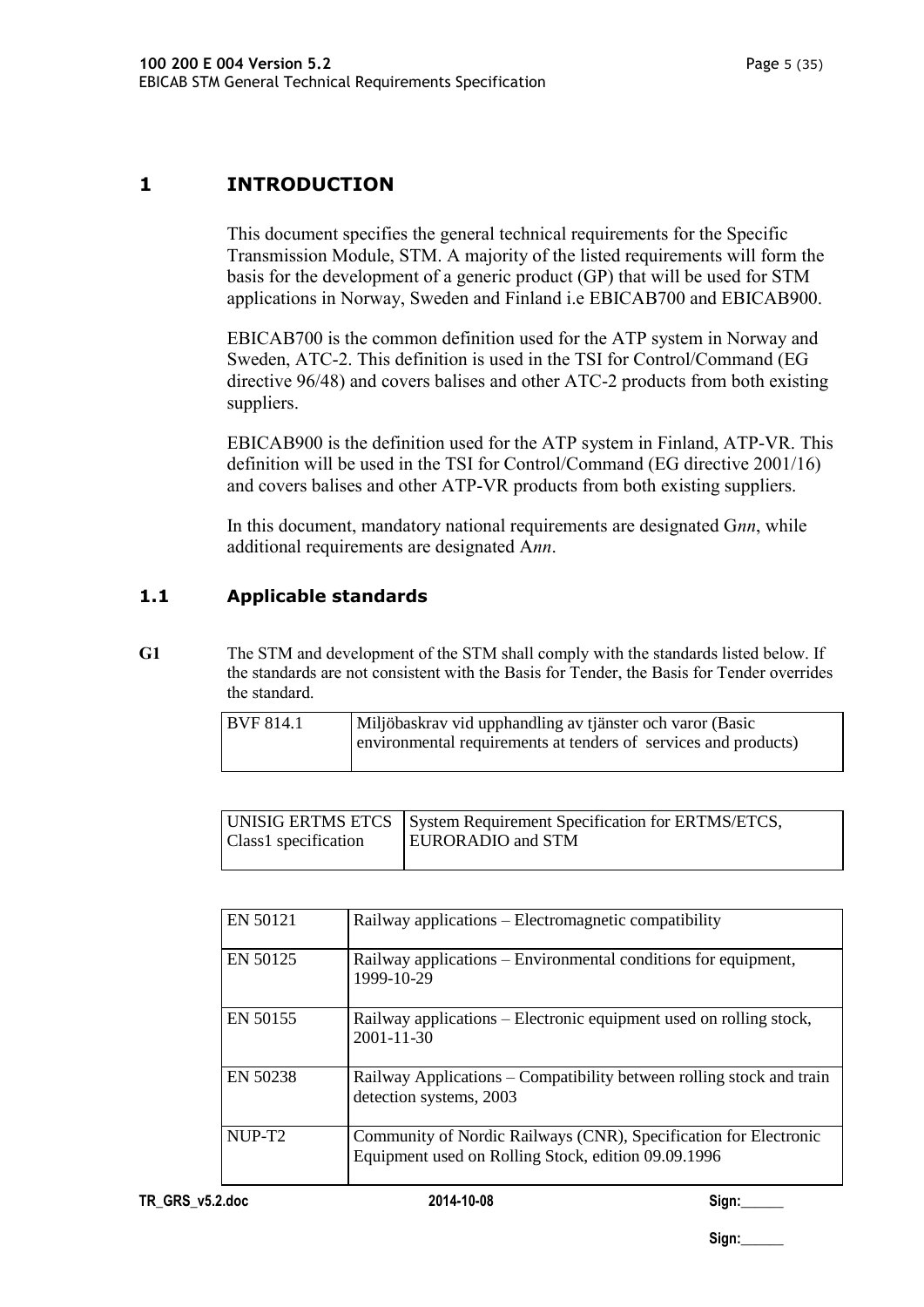| <b>SS-EN 50126</b> | Railway applications - Specification and demonstration of Reliability,<br>Availability, Maintainability and Safety (RAMS)          |
|--------------------|------------------------------------------------------------------------------------------------------------------------------------|
| <b>SS-EN 50128</b> | Railway applications – Communications, signalling and processing<br>systems – Software for railway control and protection systems. |
| <b>SS-EN 50129</b> | Railway applications – Safety related electronic systems for signalling.                                                           |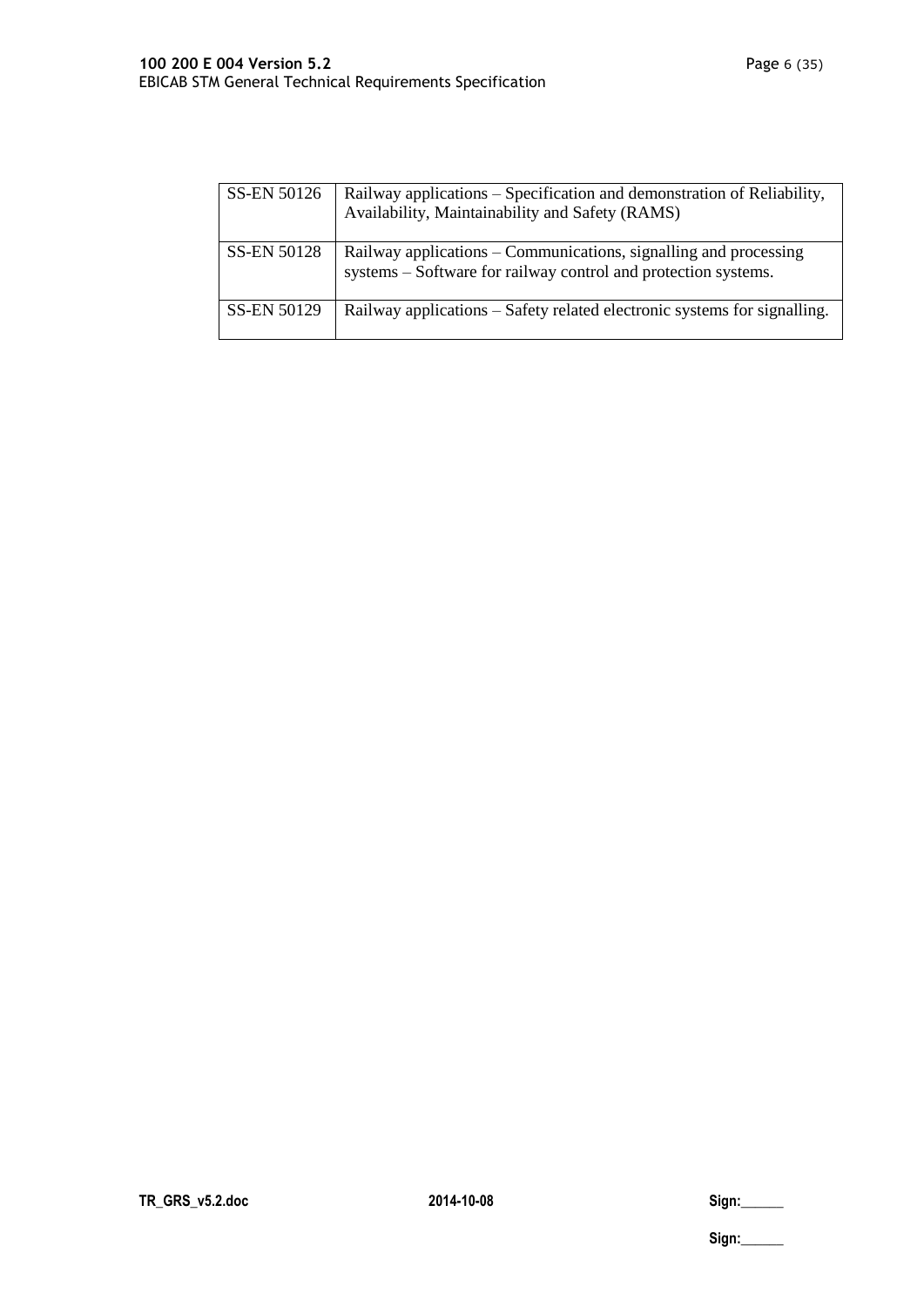# **1.2 List of definitions**

| <b>Expression</b> | <b>Explanation</b>                                                                                                                                                                   |
|-------------------|--------------------------------------------------------------------------------------------------------------------------------------------------------------------------------------|
| Antenna           | The vehicle antenna, which is used for reading passed balises.<br>Mounted on the underside of the engine.                                                                            |
|                   | Automatic Train Control, automatic speed supervision. Two<br>main parts:                                                                                                             |
| <b>ATC</b>        | The onboard equipment, with both ETCS and STM units.<br>❏                                                                                                                            |
|                   | The track equipped mainly by ATC-2/ATP-VR balises, but<br>$\Box$<br>Eurobalises can also be used.                                                                                    |
| ATC equipment     | A common name of the track and train equipment that is<br>included in the ATC system.                                                                                                |
| <b>Balise</b>     | A transponder that is placed between the rails. When<br>requested, it transmits information to passing trains.                                                                       |
| <b>ERTMS</b>      | European Rail Traffic Management System.                                                                                                                                             |
| <b>ETCS</b>       | European Train Control System.                                                                                                                                                       |
| <b>EVC</b>        | European Vital Computer.                                                                                                                                                             |
| <b>FRS</b>        | <b>Functional Requirements Specification</b>                                                                                                                                         |
| H(8, 4)           | Hamming code 8, 4.                                                                                                                                                                   |
| H(16, 11)         | Hamming code 16, 11.                                                                                                                                                                 |
| $\overline{VF}$   | Interface.                                                                                                                                                                           |
| M(8, 4)           | Modified Hamming code 8, 4.                                                                                                                                                          |
| M(16, 11)         | Modified Hamming code 16, 11.                                                                                                                                                        |
| <b>STM</b>        | Specific Transmission Module.                                                                                                                                                        |
| <b>STM SRS</b>    | STM System Requirements Specification.                                                                                                                                               |
| Synchronisation   | Method to identify the beginning and end of message in a<br>serial data flow.                                                                                                        |
| Telegram          | A message, received by the onboard equipment. The telegram<br>is surrounded by synchronisation words (EBICAB700) or<br>features an embedded synchronization sequence<br>(EBICAB900). |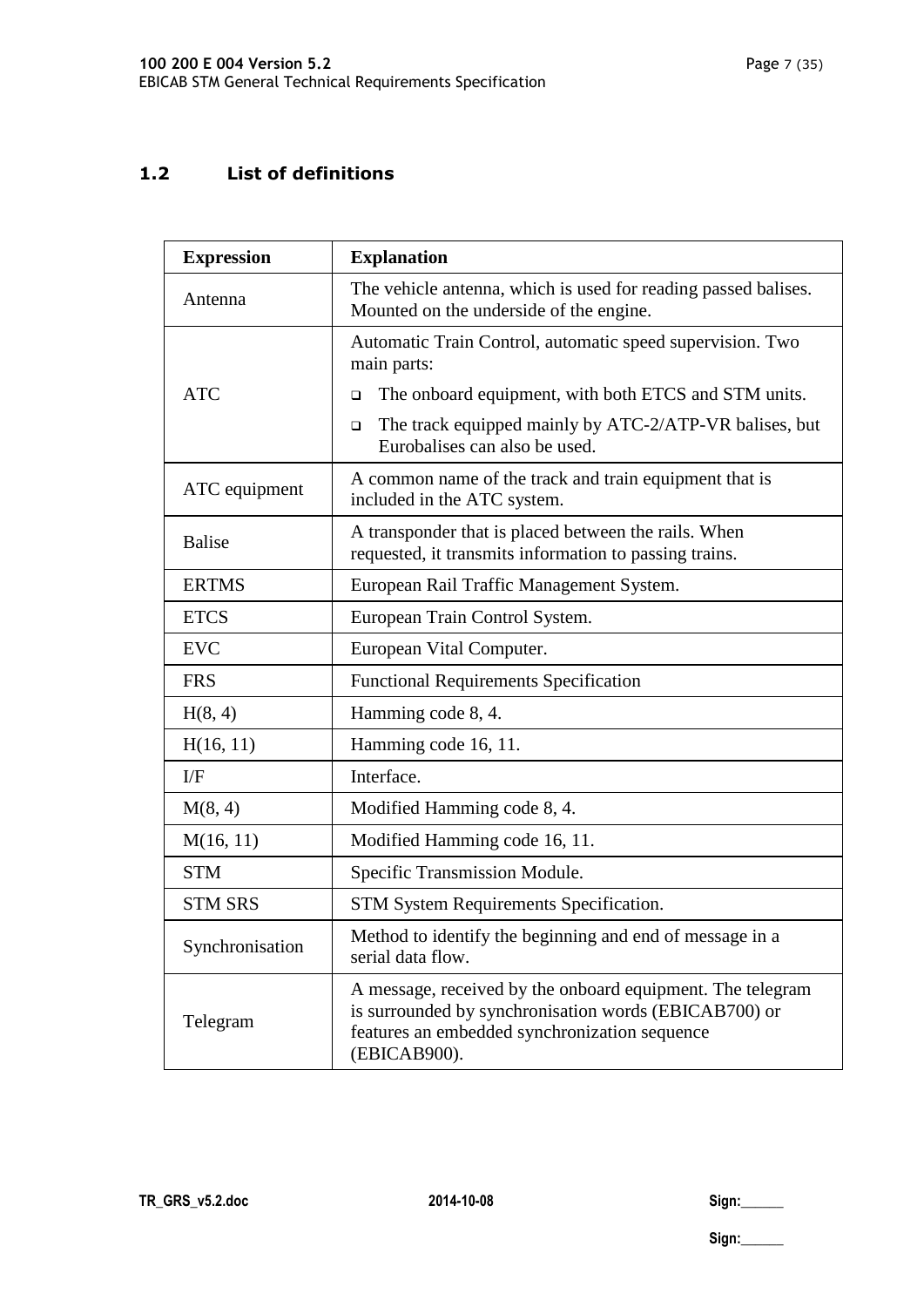# **1.3 System definition**

The Specific Transmission Module, STM, is an on-board constituent fully defined by its functionality, interfaces and performance. The basic functionality of the STM is specified as a list of requirements in the Functional Requirements Specification (FRS). All other technical requirements, including specifications of interfaces and performance requirements are listed in this document.

The following figure defines the STM system borders:



Figure 1: STM System borders and interfaces

The STM includes two internal parts defined as Logic unit and Antenna.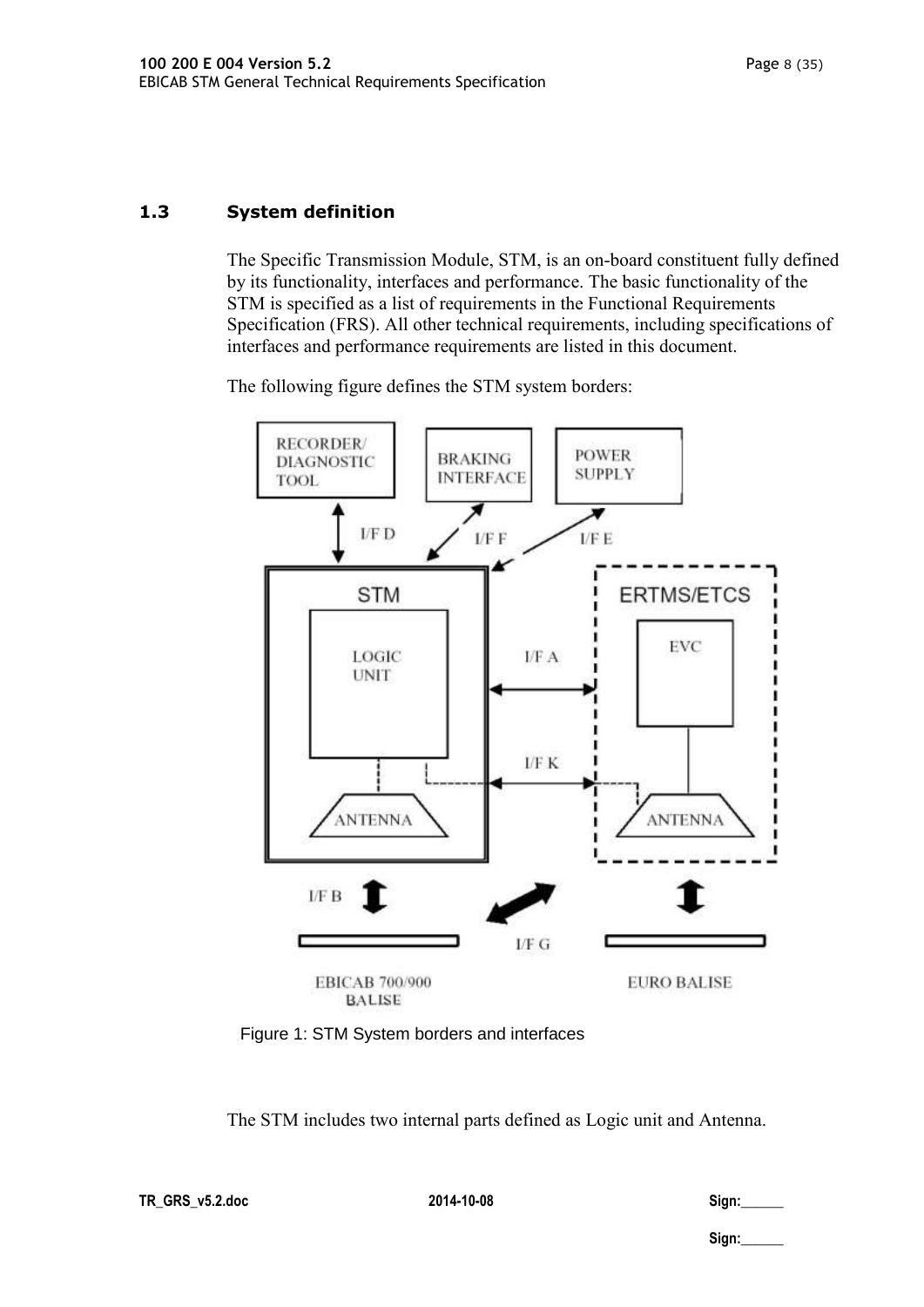The STM includes the following interfaces:

- Interface A FFFIS I/F between the STM and ERTMS/ETCS kernel and/or DMI
- Interface  $B FFFIS$  I/F between the STM and EBICAB 700/900 Balises
- Interface D FFFIS I/F between the STM and a recorder or a diagnostic tool
- Interface  $E FFFIS$  I/F between the STM and the power supply
- Interface F- FFFIS I/F between the STM and the braking system
- $\bullet$  Interface K FFFIS I/F between the STM and a combined ATC/ETCS Antenna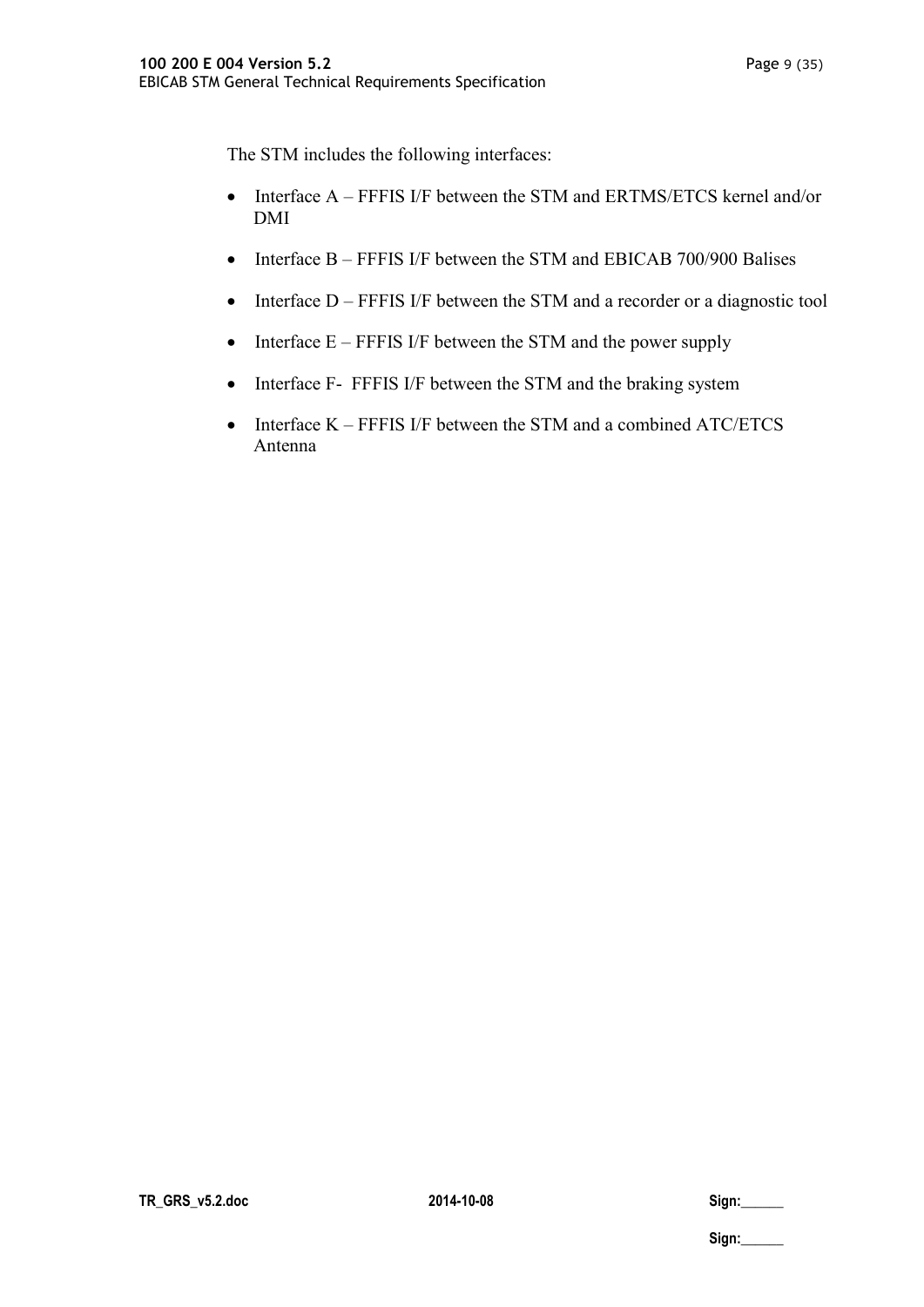(blank)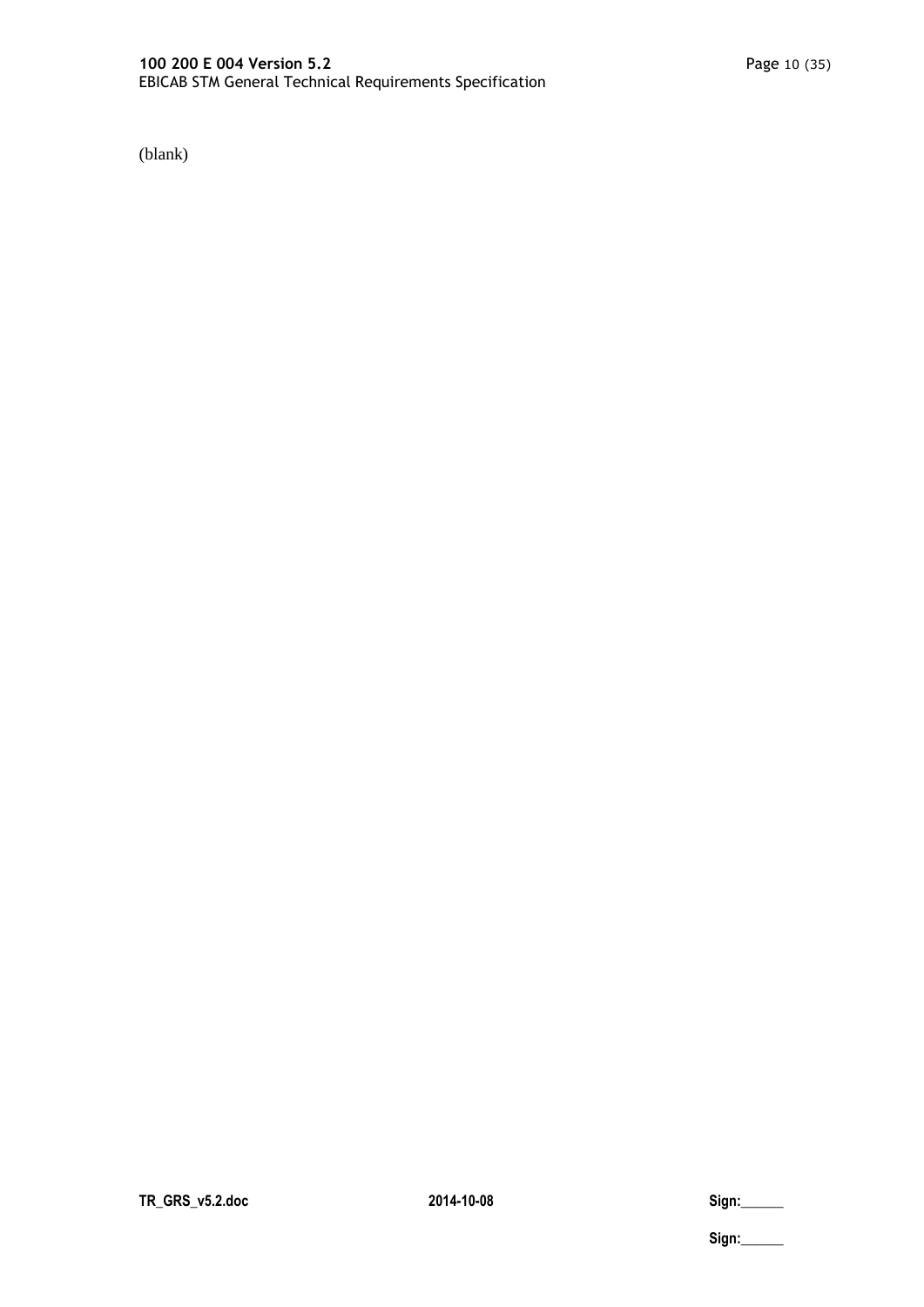# **2 INTERFACES**

## **2.1 Interface A**

Interface A is defined as the basic communication interface between the STM and the ERTMS/ETCS kernel and/or DMI. Depending on the physical arrangement of the STM, requirement G2A *or* G2B shall be fulfilled.

- **G2.51a** The STM shall include an Interface A based on the following subsets of the UNISIG ERTMS/ETCS Class 1 specification.
	- a) SUBSET–026-v2.3.0 (ERTMS/ETCS SRS)
	- b) SUBSET–035-v2.1.1 (STM FFFIS)
	- c) SUBSET–056-v2.2.0 (Safe time layer)
	- d) SUBSET–057-v2.2.0 (Safe link layer)
	- e) SUBSET–058-v2.1.1 (Application layer)
	- f) SUBSET–059-v2.1.1 (STM Performance requirements)
	- g) SUBSET–108-v1.2.0 (Interoperability-related consolidation on TSI annex A documents)
- **A2.51b** *Alternative:* For an internal STM (the STM is integrated in the ETCS hardware) the communication hardware may be omitted and the protocol may be adapted to the actual system structure.

The functionality as seen from a user standpoint must still fulfill the following subsets:

- a) SUBSET–026-v2.3.0 (ERTMS/ETCS SRS)
- b) SUBSET–035-v2.1.1 (STM FFFIS), except for chapter 14 (Profibus)
- c)-e) Reserves.
- f) SUBSET–059-v2.1.1 (STM Performance requirements)
- g) SUBSET–108-v1.2.0 (Interoperability-related consolidation on TSI annex A documents)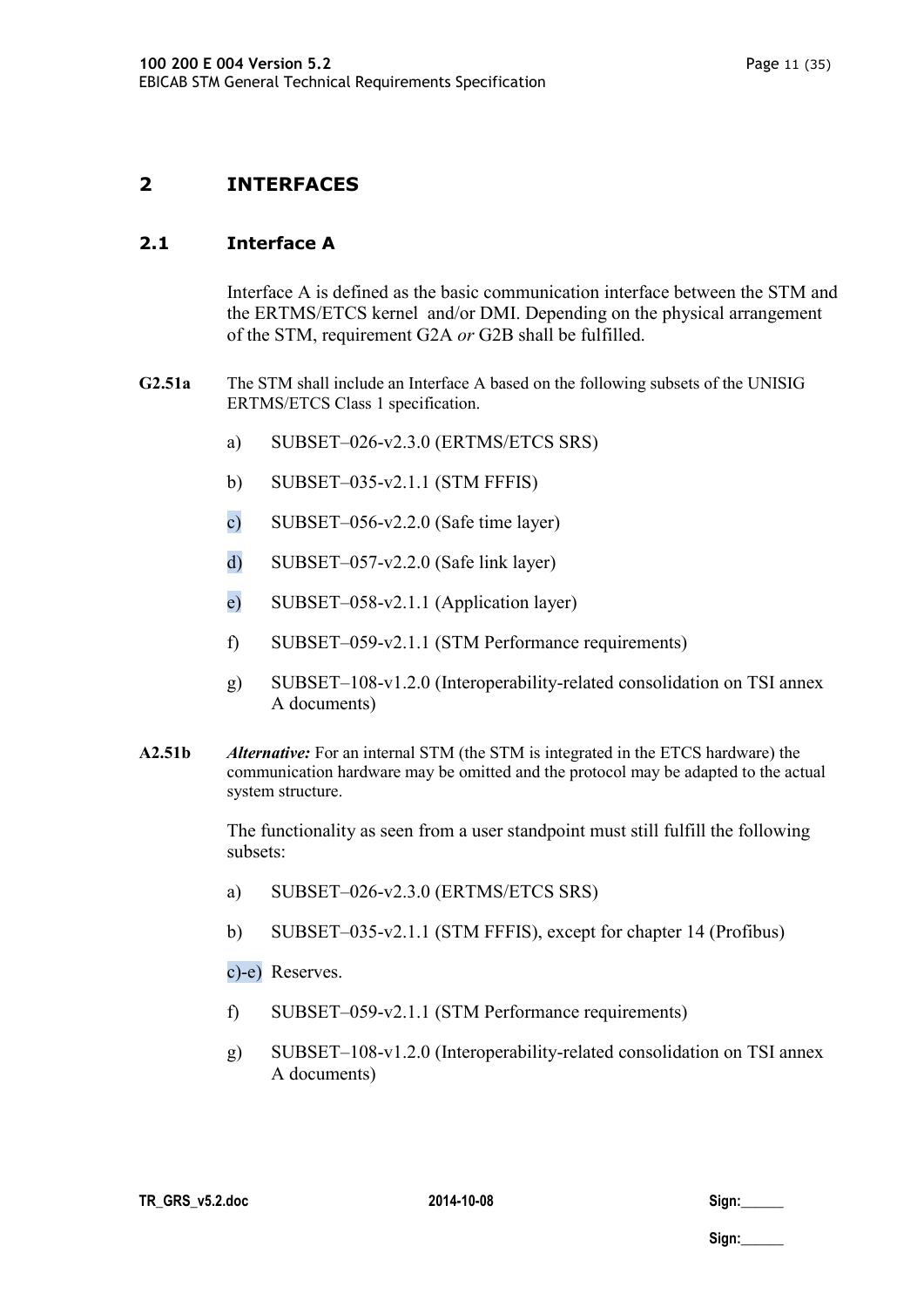## **2.2 Interface B**

Interface B is defined as the airgap interface between the STM and EBICAB 700/900 balises.

The airgap specification for interface G (UNISIG SUBSET 100 - Interface 'G' Specification, issue 1.0.1) can be applied also to interface B.

**A3** The STM shall include an interface B according to subset 100, alternative see below. The interface shall be designed for full compatibility with all existing balise types in the track systems of JBV/BV.

> Alternative: A transmission system that is approved for usage with ATC-2 can be accepted even if its specification should deviate from Subset 100.

#### **2.2.1 Transmission system test function**

The purpose of the test function is to ensure that the transmission system is able to detect balises. In case of transmission system deficiencies, the system shall immediately revert to a safe behaviour, either braking or giving an alarm. This is described in the FRS.

#### **2.2.2 Telepowering control**

- **A4.51a** Reserve.
- **A5.51a** Reserve.

*A-Table. Reserve.*

#### **2.2.3 Conditions for balise detect**

The basis for safe operation of any ATC system is the safe detection of all balises. The detection scheme (24-bit Swedish/Norwegian) is described in the FRS.

#### **2.2.4 Telegrams**

Telegram content and synchronisation is described in the FRS.

#### **2.2.5 Switching between antennas**

The maximum allowed distance between the antenna in use and the first axle shall be 6.4 meters, otherwise problems can occur with signals going to a stop aspect before the balises have been read. If this distance cannot be kept with a single antenna, the transmission system must be switched between two antennas, placed within the allowed limit.

```
TR_GRS_v5.2.doc 2014-10-08 Sign:______
```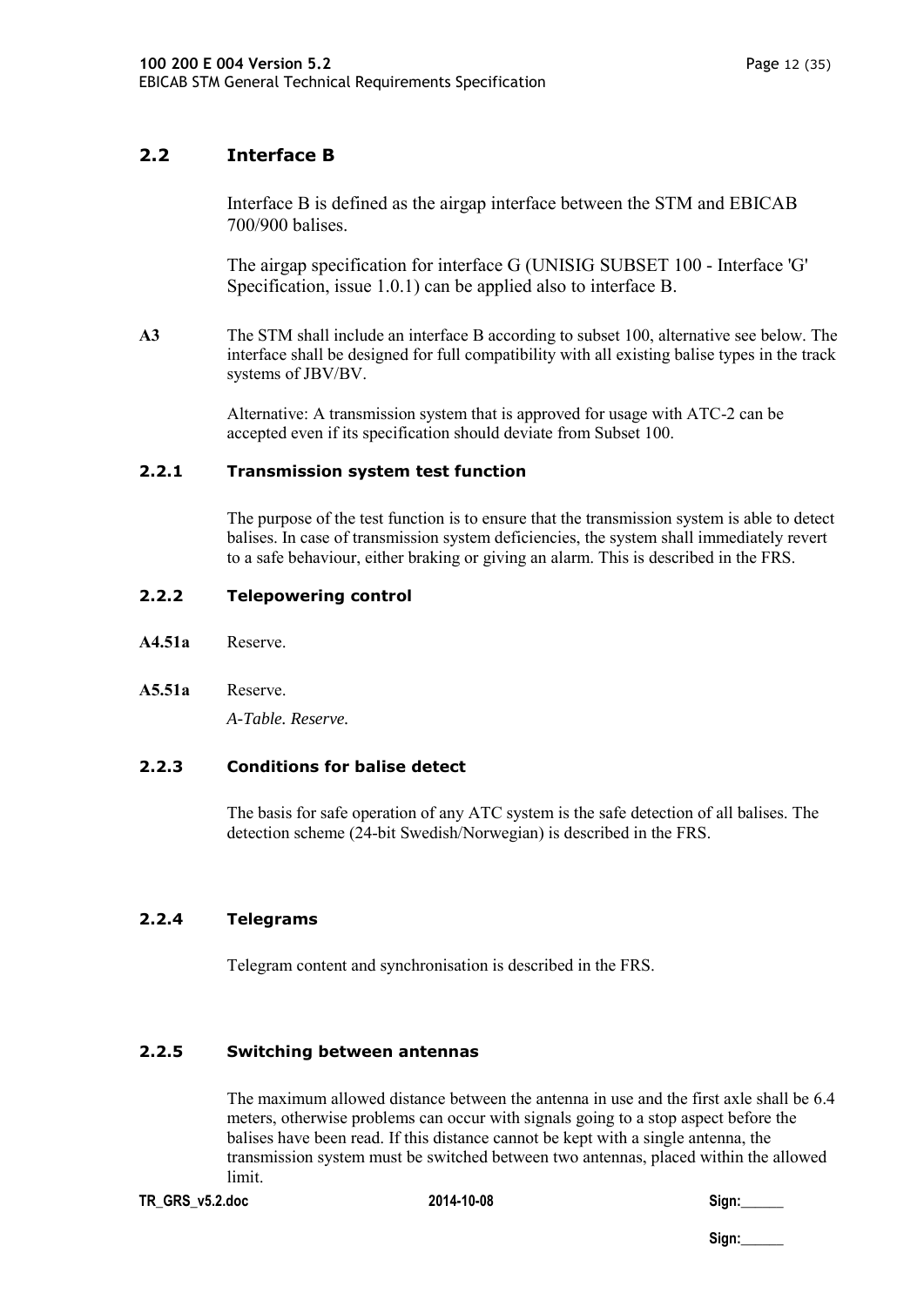In vehicles with two antennas, the transmission system shall select antenna according to which cab is active. The forward antenna shall always be used.

# **2.3 Interface D**

Interface D is defined as the interface between the STM and a recorder or a diagnostic tool.

- **A6** The STM shall include an interface D. The interface shall be designed according to the following requirement:
	- The physical and electrical interface shall make it possible to connect the STM to a COM port or a USB port of a standard PC.

This requirement does not by itself imply that a recorder function is mandatory.

## **2.4 Interface E**

Interface E is defined as the interface between the STM and the power supply. For an internal STM (integrated in the ETCS hardware), interface E is not applicable.

**G7** An external STM shall include an interface E.

The interface E shall fulfill the following requirements:

- **G8** The STM equipment shall be powered from the battery of the vehicle.
- **G9** The STM shall be fully operable at any of the following battery voltages on the vehicle.

| <b>Nominal</b> | Variation                   |
|----------------|-----------------------------|
| 24V            | According to EN             |
| 48V            | 50155<br>Interruption class |
| 60V            | S2 (10 ms)                  |
| 72V            |                             |
| 110V           |                             |

**G10** The equipment shall function adequately with a non-earthed DC supply and with an earth fault which could possibly occur on either side of the two battery poles.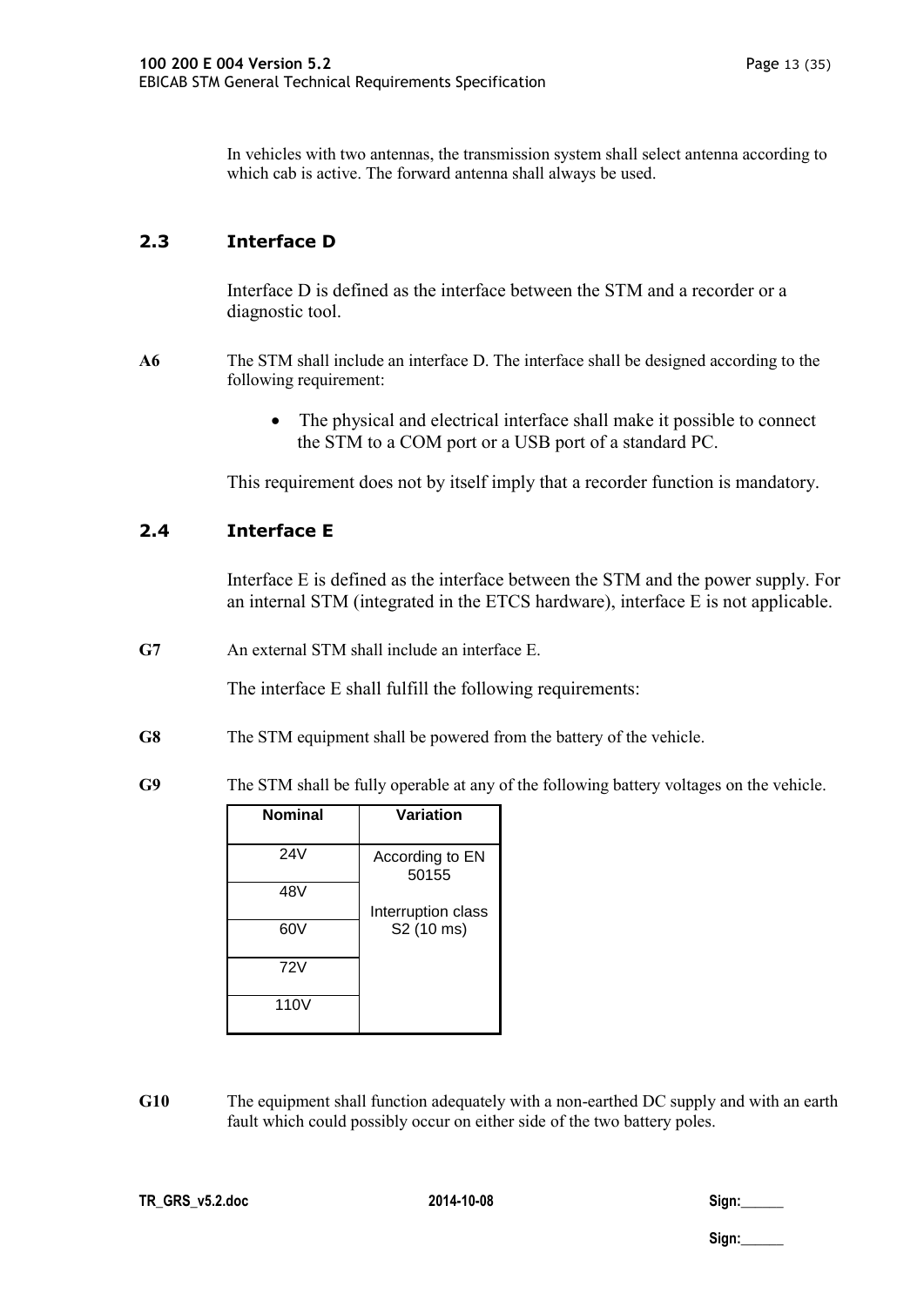## **2.5 Interface F**

Interface F is defined as the interface between the STM and the braking system.

**G62** The STM shall have access to a feedback from the braking system. This is necessary to fulfill the braking curve requirements stated in the FRS. The feedback may be physically included in interface F, but as an alternative the STM may use other sources for pressure feedback,

as long as it provides the same function.

- **G63** Reserve
- **G64.50a A** safe direct emergency brake connection shall be implemented on-board in the following case:
	- a) The response time from the combined systems STM and  $ETCS > 0.5$  s, where
		- The response time is counted from the event (received balise or other information) that is required to activate the emergency brake, until the emergency brake relay contact is opened.
	- b) Reserve.

*Note:* This means that the STM has to be able to give an emergency brake order either through both interfaces A and F, or only through interface A, depending on whether interface F is implemented or not.

- **A65** It shall be possible to choose by the time of installation whether the safe connection to the emergency brake shall be implemented or not.
- A66.51n a) The STM shall have access to the status of the EP brake (EP brake active / EP brake not active).
	- b) This status input shall control the value of the parameter EPA when  $EPX =$ Mixed EP Interface.

*Note.* EPA can not be changed manually in this case.

A67.51n The STM shall have direct service brake connection.

*Note.* This enables STM service brake test when the Start of mission procedure is performed in an ETCS-equipped area.

**TR\_GRS\_v5.2.doc 2014-10-08 Sign:\_\_\_\_\_\_**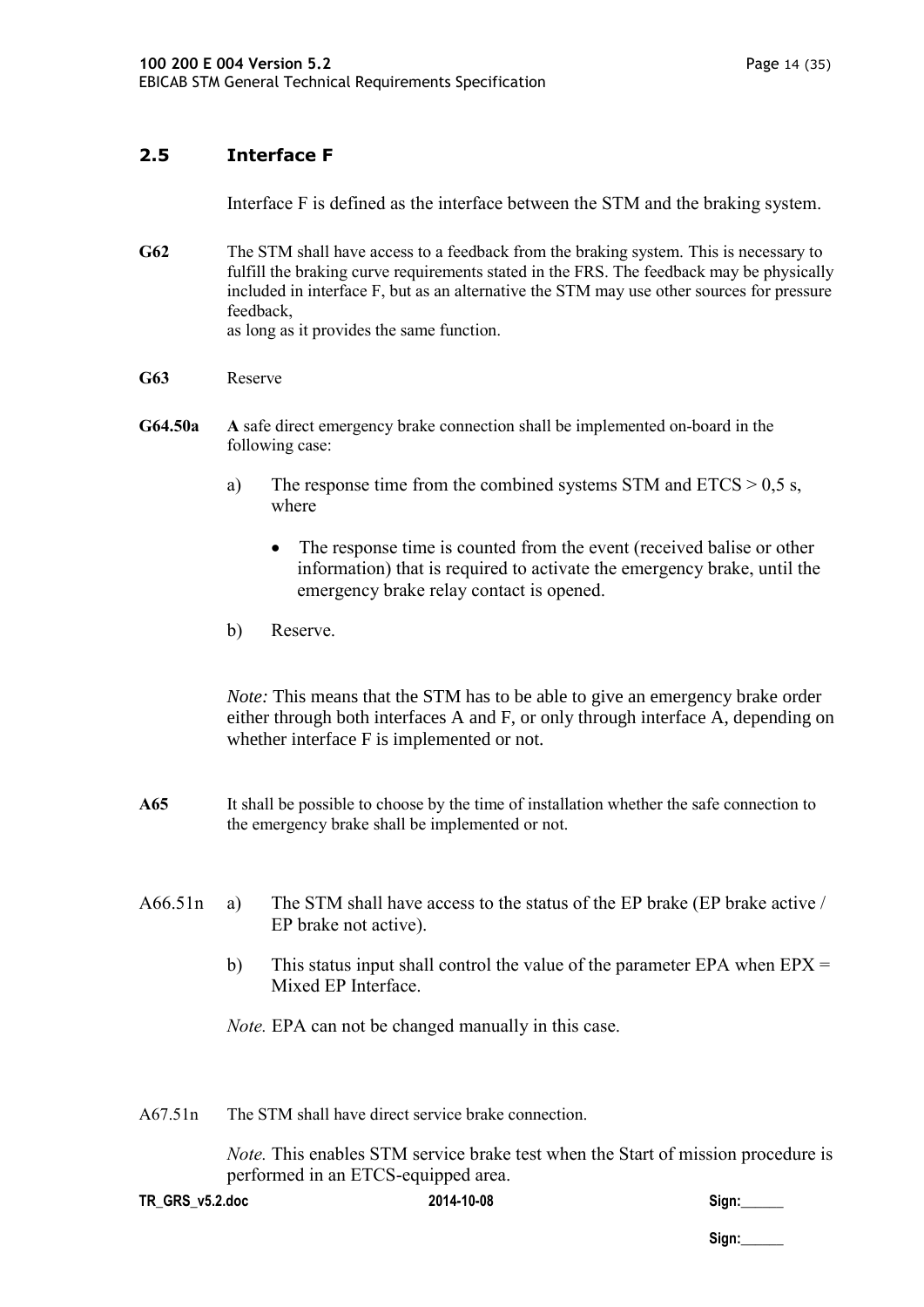A68.51n The STM shall provide an additional, direct output to control soft service braking.

## **2.6 Interface K**

Interface K is defined as the interface between the STM and the ERTMS/ETCS transmission system. Interface K is mandatory for the use of a combined ATC/ETCS antenna.

**A11** The STM shall include an interface K according to subset 101. For an internal STM, other interfaces can be accepted.

> *Note:* Even if interface K is not a national requirement, it is strongly recommended that it is included in all external STM:s.

## **2.7 Balise reading**

- **G12** The STM shall provide a means for reading ATC-2 balises, either via interface B or interface K.
- **G13** Reserved.
- **G14** Reserved.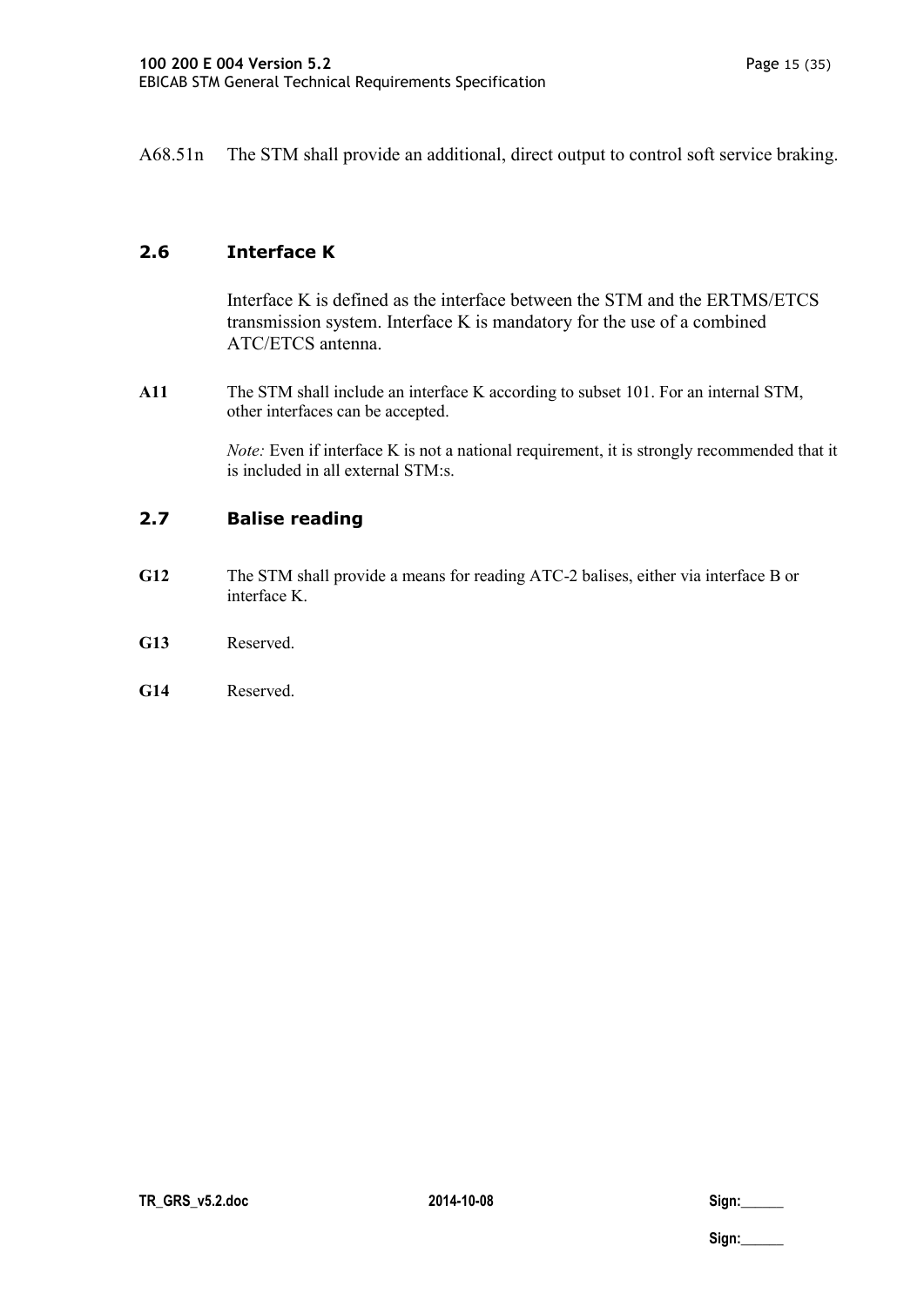(blank)

**TR\_GRS\_v5.2.doc 2014-10-08 Sign:\_\_\_\_\_\_**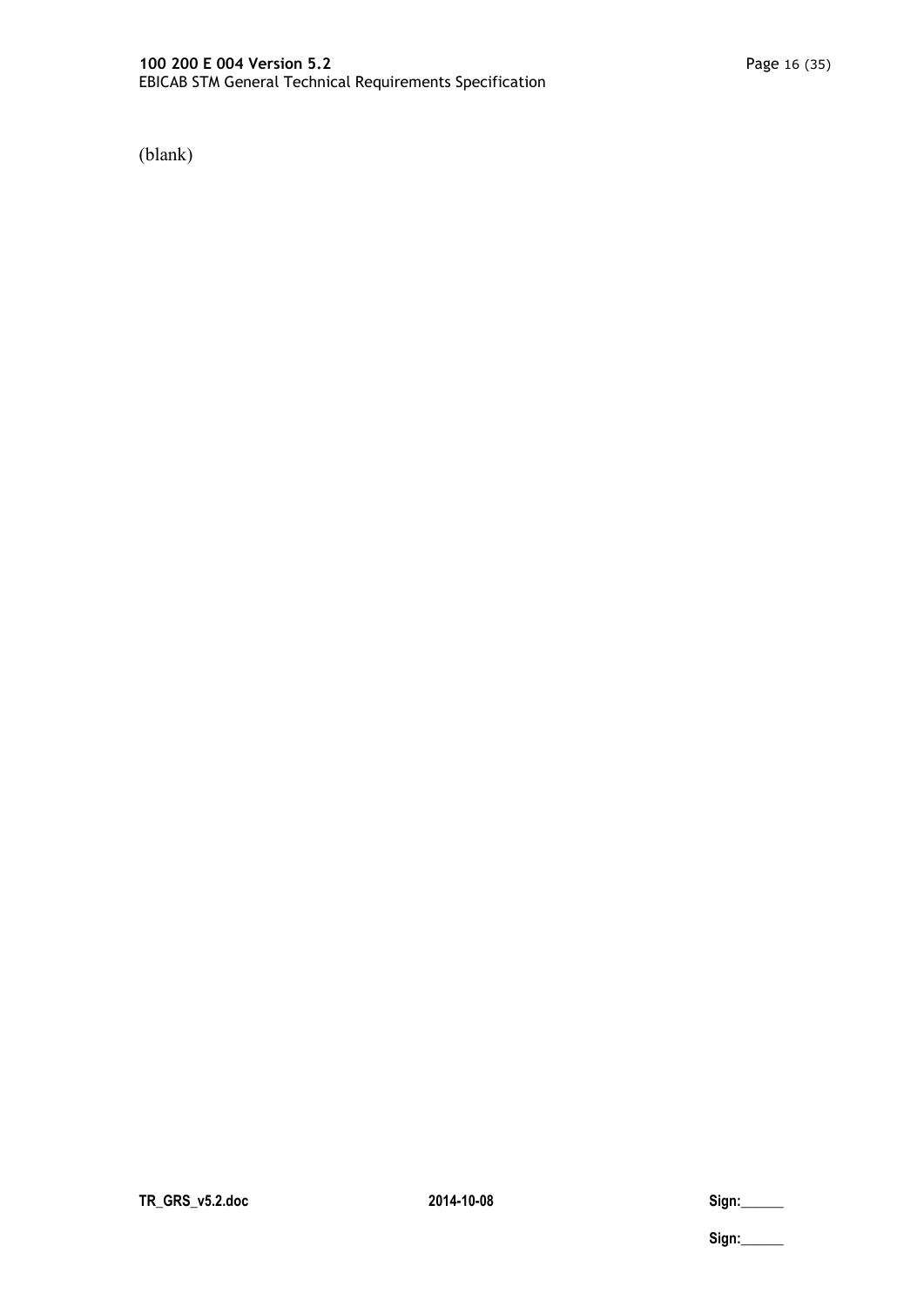## **3 ENVIRONMENT**

This section specifies the environmental requirements on the STM equipment. Requirements are specified below for:

- ambient temperature
- solar radiation
- humidity
- wind and pressure pulses
- altitude
- water and precipitation
- pollutants and contaminants
- mechanical
- electromagnetic compatibility

## **3.1 Operational Environmental Requirements**

- **G15** The equipment shall have full functionality within the requirements specified below. Full functionality of STM means that no malfunction may arise as a cause of any combination of environmental conditions within the specified requirements.
- **G16** If STM is exposed to environmental conditions outside specified requirements, malfunctions that may occur shall not affect the overall safety of the STM.

#### **3.1.1 Ambient temperature**

**G17** Temperature requirements that shall be fulfilled by the STM are specified in the table 1.

| <b>INSTALLATION</b><br><b>LOCATION</b> | <b>Ambient temperature</b> |
|----------------------------------------|----------------------------|
| <b>Train (Outdoor)</b>                 | $-40$ to $+70$             |
| <b>Train (Indoor)</b>                  | $-25$ to $+70$             |

**Table 1 Temperatures**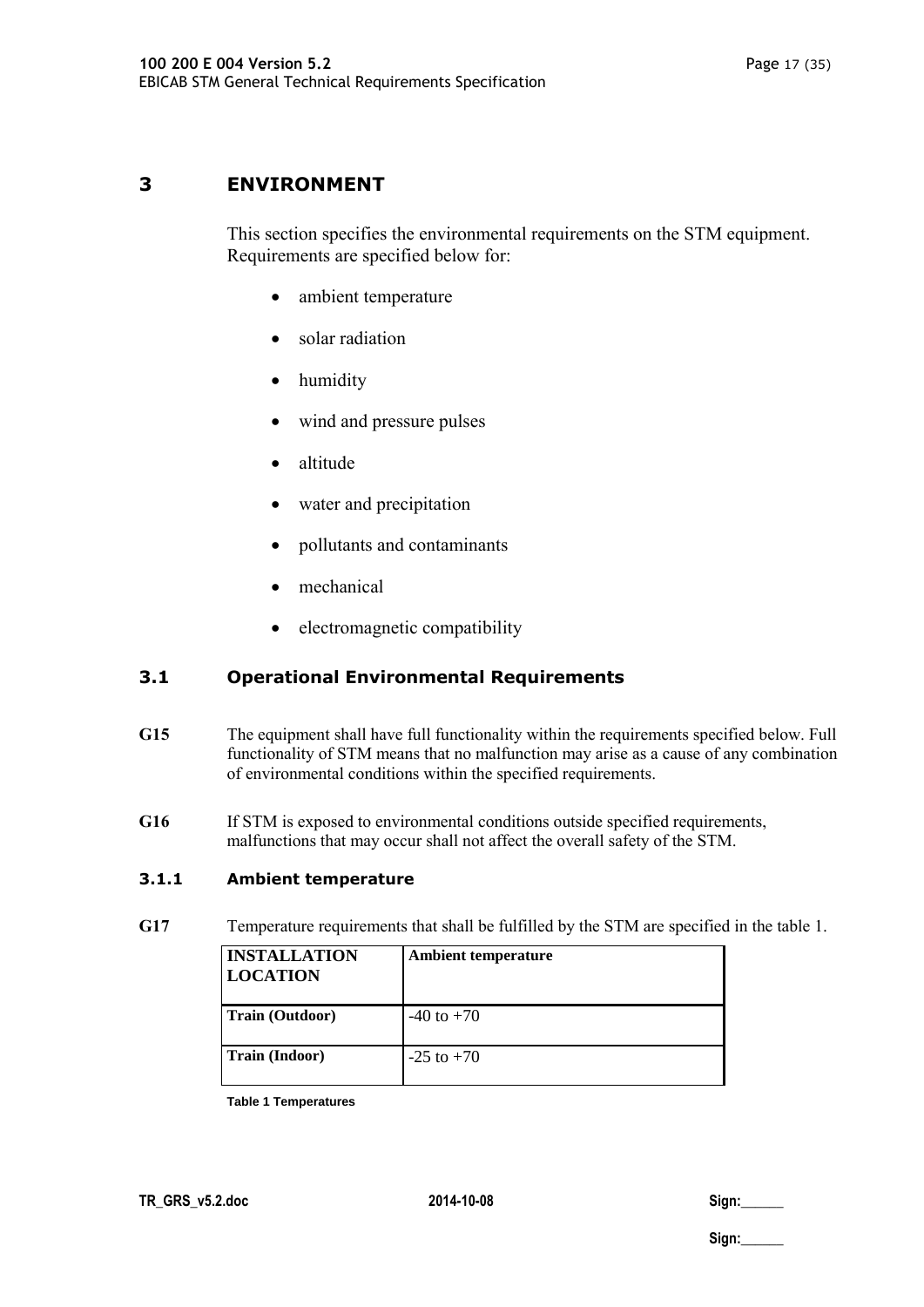# **3.1.2 Solar radiation**

**G18** Requirements for exposure of solar radiation that shall be fulfilled by the STM are specified in the table 2.

| <b>INSTALLATION</b><br><b>LOCATION</b> | <b>Solar radiation</b>  |
|----------------------------------------|-------------------------|
| <b>Train (Outdoor)</b>                 | 1120 $W/m^2$            |
| <b>Train (Indoor)</b>                  |                         |
| Engine Room                            | $700$ W/m <sup>2</sup>  |
| <b>Equipment Room</b>                  | $700$ W/m <sup>2</sup>  |
| Drivers Cab                            | $1120$ W/m <sup>2</sup> |
| Coach                                  | $700$ W/m <sup>2</sup>  |

**Table 2 Solar radiation**

#### **3.1.3 Humidity**

**G19** Requirements for external humidity levels that shall be fulfilled by the STM are specified in the table 3.

| <b>Duration</b>                         | <b>Limit Value</b>            |
|-----------------------------------------|-------------------------------|
| Yearly average                          | 10-75% Relative Humidity      |
| On 30 days in the year,<br>continuously | 10-95% Relative Humidity      |
| On the other days, occasionally         | $30g/m3$ occurring in tunnels |

**Table 3 Humidity - Trainborne equipment**

#### **3.1.4 Wind and pressure pulses**

Requirements for wind and pressure pulses are specified in this chapter.

**G20** Exposure of permanent crosswinds of 35m/s and exceptional gusts of 50 m/s and duration of 1 second per gust shall not affect the equipment that are placed on the outside of the vehicle. For gusts longer than 1 second the equipment performance may be affected but without permanent damage.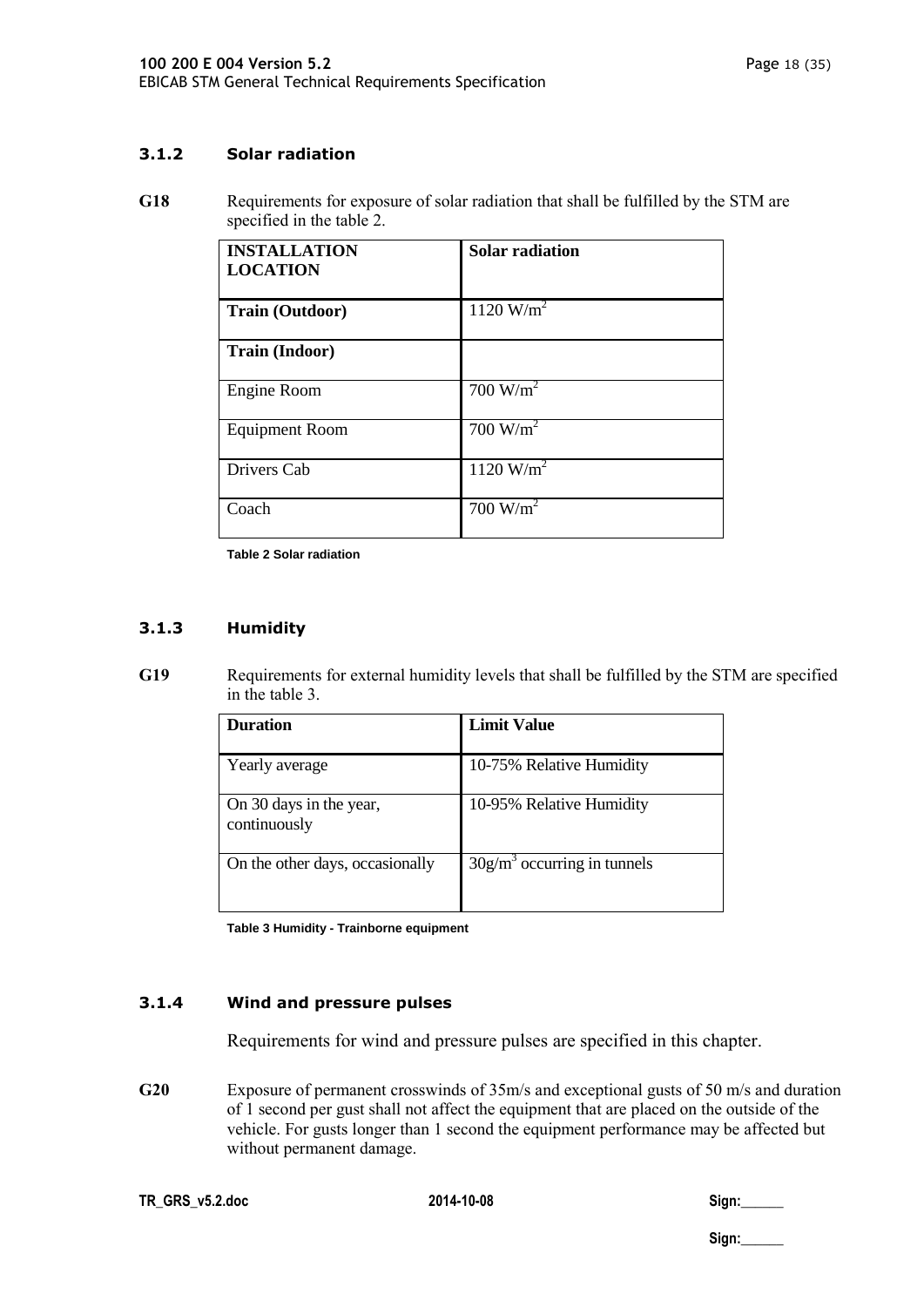**G21** Exposure of pressure pulses caused by trains passing in tunnels shall not affect the equipment. Particular local air pressure conditions may exist due to the effects of trains running through a tunnel. However, as a minimum, all equipment shall function correctly when subjected to the following severity of pressure pulse:

 $\Delta P = \pm 5$  kPa

The associated rate of change of pressure is:

 $AP/\Delta t = 1$  kPa/s

#### **3.1.5 Altitude**

Altitude requirements are specified in this chapter.

**G22** The equipment shall not be affected at altitudes between -120m (below sea level) and 2000m (above sea level), which corresponds to an air pressure range of approximately 101.3 kPa to 79.5 kPa.

#### **3.1.6 Water and precipitation**

Water and precipitation requirements are specified in this chapter.

- **G23** The equipment shall not be affected when subjected to all forms of precipitation. In this respect, considerations shall be given to (but not limited to) the following:
	- The effects of snow, ice and hail penetrating equipment housings.
	- De-icing with high temperature steam, water or pressure air.
	- The effects of snow melting and freezing again.
	- Hailstones of a maximum diameter of 15mm.
	- Light dew
- **G24** The equipment shall not be affected when subjected to the severities of water and precipitation specified in Table 4.

| <b>INSTALLATION</b><br><b>LOCATION</b> | Precipitation<br>(mm/min) | <b>Water from sources other</b><br>than rain $(m/s)$ |
|----------------------------------------|---------------------------|------------------------------------------------------|
| <b>Train (Outdoor)</b>                 | 15                        |                                                      |
| <b>Train (Indoor)</b>                  |                           |                                                      |
| Engine Room                            | N/A                       | 0.3                                                  |
| <b>Equipment Room</b>                  | N/A                       | 03                                                   |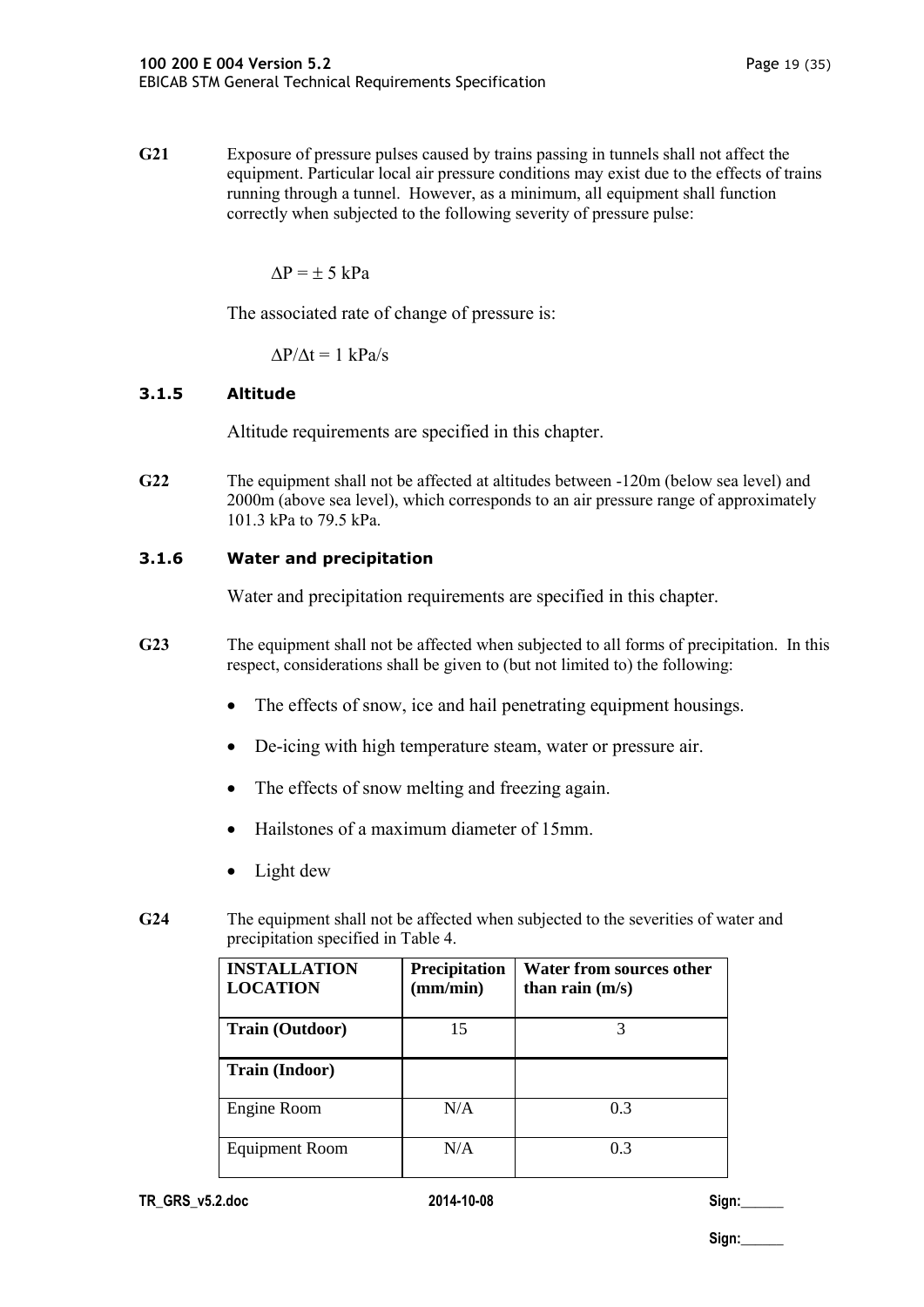| <b>INSTALLATION</b> | <b>Precipitation</b> | Water from sources other |
|---------------------|----------------------|--------------------------|
| <b>LOCATION</b>     | (mm/min)             | than rain $(m/s)$        |
| Drivers Cab         | N/A                  | N/A                      |

**Table 4 Water and precipitation\***

#### **3.1.7 Pollutants and contaminants**

Pollutants and contaminants requirements are specified in this chapter.

- **G25** The equipment shall not be affected when being exposed to following chemical pollution in the environment:
	- Sulphur dioxide:  $0.3 \text{ mg/m}^3$
	- Hydrogen sulphide:  $0.1 \text{ mg/m}^3$
	- Chlorine:  $0.01$  mg/m<sup>3</sup>
	- Nitrogen dioxidxe:  $0.1 \text{ mg/m}^3$
	- Ozone:  $0.05$  mg/m<sup>3</sup>

1

<sup>\*</sup> NOTES

N/A denotes that the classification is not applicable for this installation location.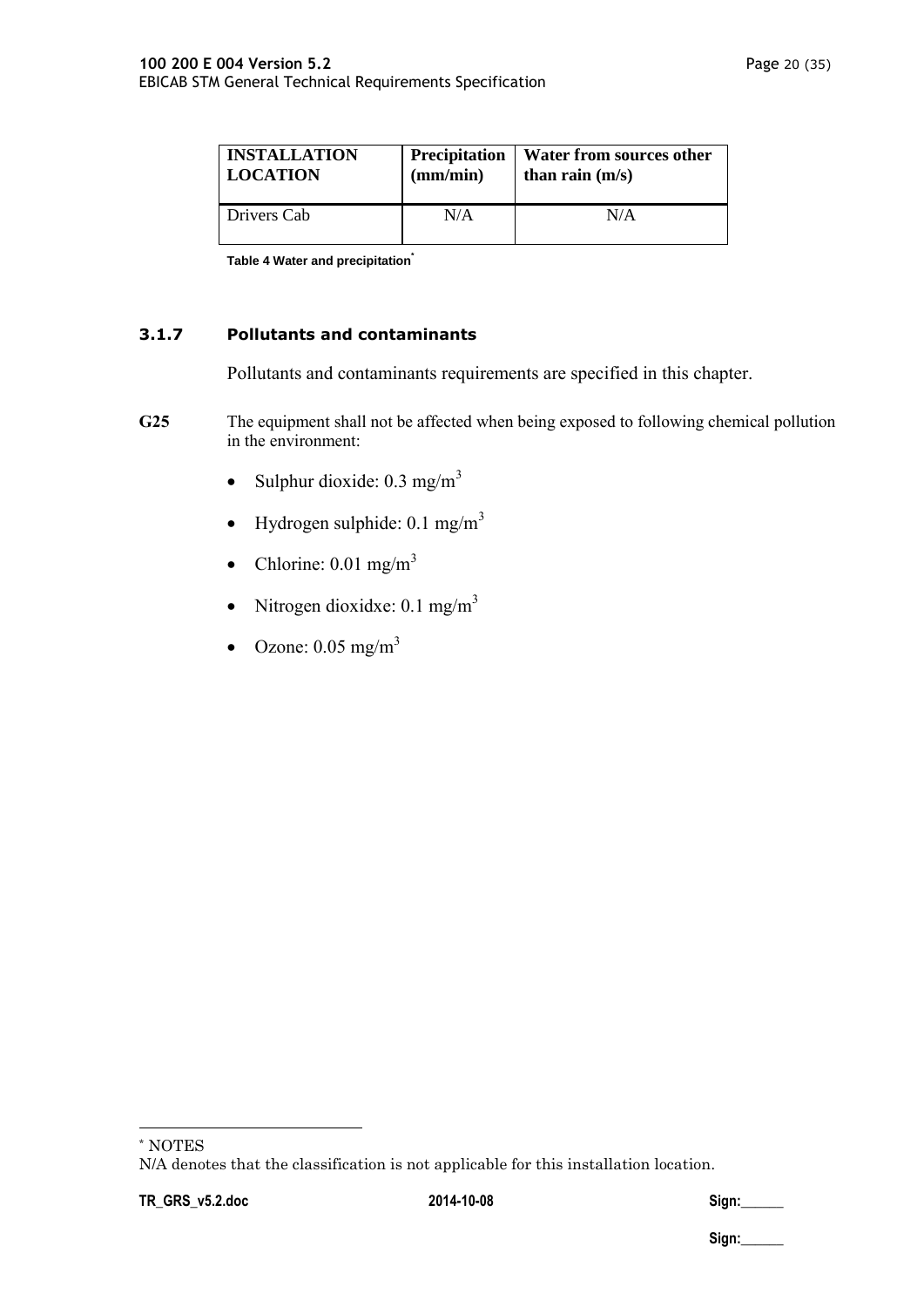| <b>Material</b>        | <b>Description</b>                      | Layer [mm] |
|------------------------|-----------------------------------------|------------|
| Water                  | Clear                                   | 100        |
|                        | 0.1 % NaCl (weight)                     | 100        |
| Snow                   | Fresh, 0°C                              | $300^*$    |
|                        | Wet, 20 % water                         | $300^*$    |
| Ice                    | Non porous                              | 100        |
| <b>Ballast</b>         | Stone                                   | 100        |
| Sand                   | Dry                                     | 20         |
|                        | Wet                                     | 20         |
| Mud                    | Without salt water                      | 50         |
|                        | With salt water, 0.5 % NaCl<br>(weight) | 10         |
| Iron Ore               | Taconite                                | 20         |
|                        | Magnetite                               | 10         |
| Iron dust <sup>†</sup> | <b>Braking</b> dust                     | 10         |
| Coal dust              | 8 % sulphur                             | 10         |
| Oil and<br>Grease      |                                         | 50         |

**G26** The equipment shall not be affected with the debris layers on the balise and under the antenna unit specified by the table 5 and 6

**Table 5 Debris layers on top of the Balise** 

1

<sup>\*</sup> 300 mm or up to the bottom of the Antenna unit.

<sup>†</sup> A non-conductive mixture of grease and iron oxide which is normally encountered in Railway environment.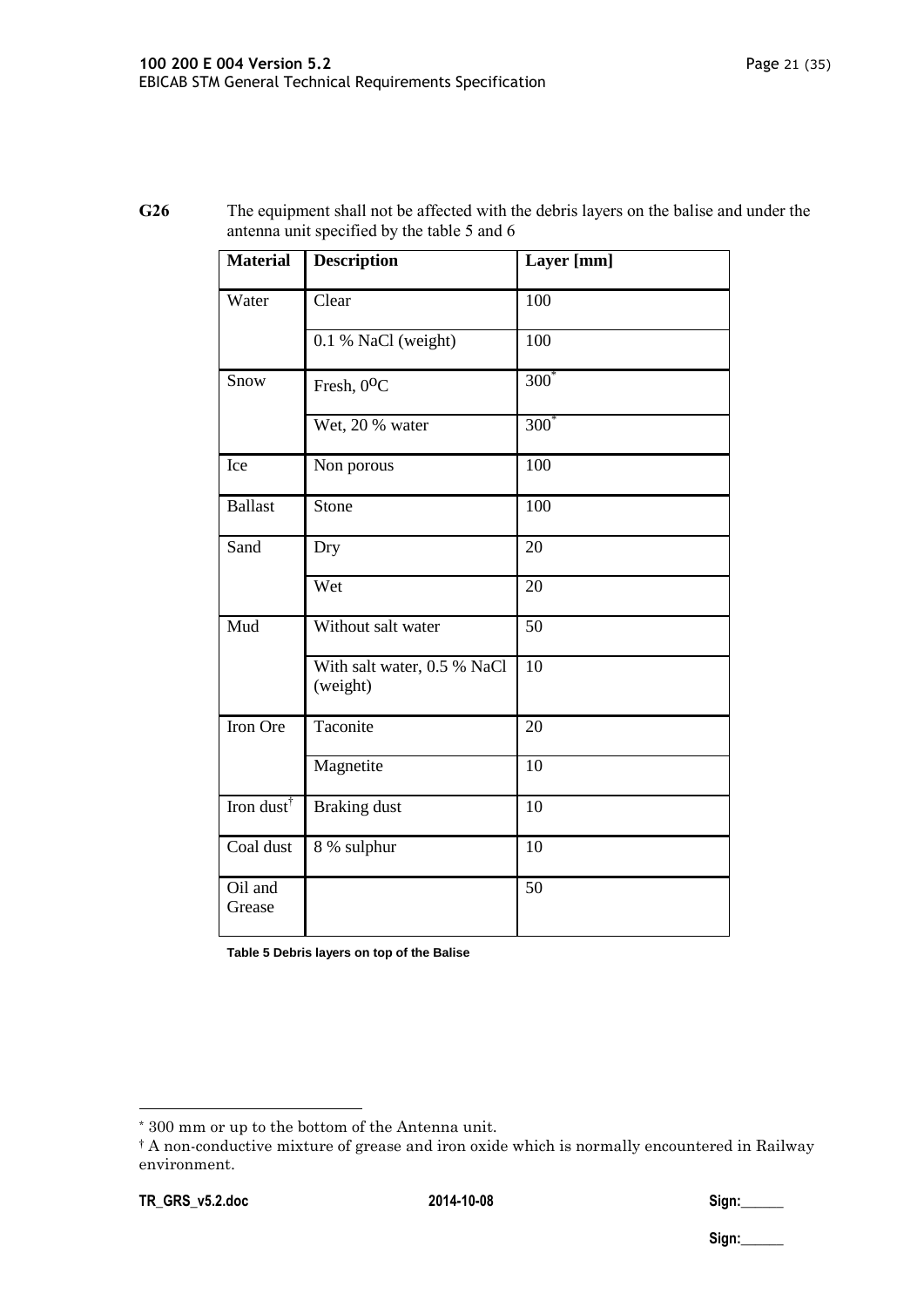| <b>Material</b> | <b>Description</b>                      | Layer [mm]     |                |
|-----------------|-----------------------------------------|----------------|----------------|
|                 |                                         | <b>Minimum</b> | <b>Maximum</b> |
| Snow            | Fresh, 0°C                              | 20             | top of Balise  |
|                 | Wet, 20 % water                         | 10             | top of Balise  |
| Ice             |                                         | 10             | top of Balise  |
| Mud             | Without salt water                      | 10             | 50             |
|                 | With salt water, 0.5 %<br>NaCl (weight) |                | 50             |
| Iron Ore        | Taconite                                |                | 5              |
|                 | Magnetite                               |                | 5              |
| Iron dust       | <b>Braking</b> dust                     | $\overline{2}$ | 5              |
| Coal dust       | 8 % sulphur                             |                | 5              |
| Oil and Grease  |                                         | $\overline{2}$ | 20             |

**Table 6 Debris under the Antenna unit (for Balise)**

**G27** The manufacturer shall state the performance of the Antenna unit and the maximum allowed debris layers for this antenna.

#### **3.1.7.1 Mechanical**

Mechanical stress requirements are specified in this chapter.

- **G28** Track ballast can cause serious damage to outdoor equipment attached to the train. The design shall take into account the effect of ballast and stones up to a diameter of 15mm.
- **G29** Trainborne equipment and its mountings shall be capable of withstanding without deterioration or malfunction all mechanical stresses that occur in service.

#### **3.1.7.2 Vibrations**

**G30** The equipment and its mountings shall be designed to withstand the continuous sinusoidal vibration stresses, in all the three major axis as specified in table 7.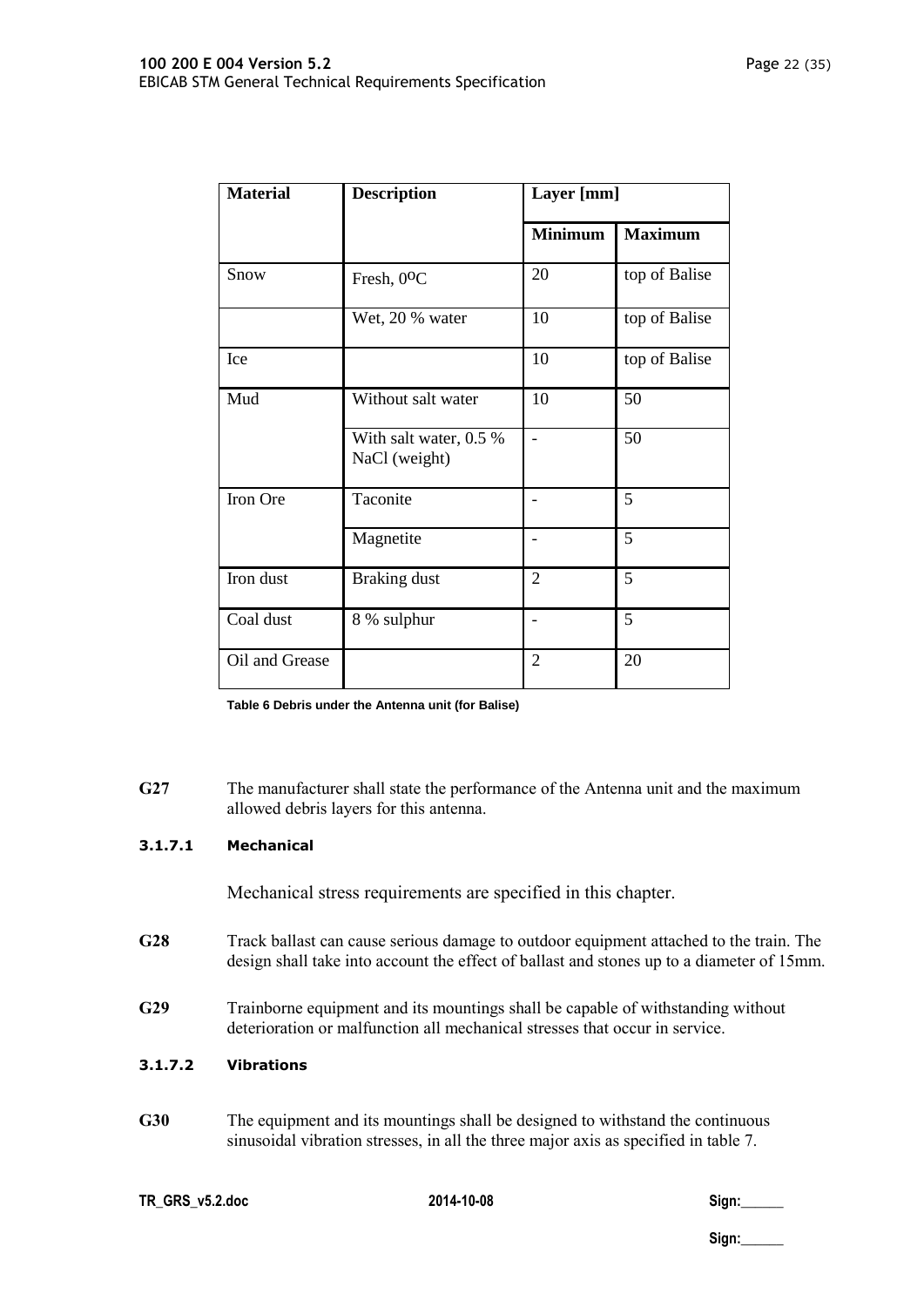| <b>Installation</b><br>location | Mass of<br>equip-<br>ment [kg] | Frequen-<br>cy range<br>[Hz] | Cross-<br>over<br>frequen-<br>cy [Hz] | <b>Displacemen</b><br>t amplitude<br>below<br>crossover<br>frequency<br>[mm] | <b>Acceleration</b><br>amplitude<br>above<br>crossover<br>frequency<br>$\left[\text{m/s}^2\right]$ |
|---------------------------------|--------------------------------|------------------------------|---------------------------------------|------------------------------------------------------------------------------|----------------------------------------------------------------------------------------------------|
| Underframe/                     | > 2000                         | $1 - 35$                     | 8.2                                   | 0.75                                                                         | $\overline{2}$                                                                                     |
| body/roof -<br>Directly         | < 2000                         | $5 - 100$                    | 7.1                                   | 1.5                                                                          | 3                                                                                                  |
| mounted<br>equipment            |                                |                              |                                       |                                                                              |                                                                                                    |
| Underframe/                     | > 30                           |                              | 8.2                                   | 1.5                                                                          | 4                                                                                                  |
| body/roof -<br>Equipment in     | $3 - 30$                       | $5 - 150$                    | 8.4                                   | 2.5                                                                          | 7                                                                                                  |
| frames and                      | $0.3 - 3$                      |                              | 8.7                                   | 5                                                                            | 15                                                                                                 |
| boxes                           | < 0.3                          |                              | 22.5                                  | 1.5                                                                          | 30                                                                                                 |
| <b>Bogie</b>                    | No limit                       | $5 - 100^*$                  | $8.3*$                                | $7.5^*$                                                                      | $20^*$                                                                                             |
| On the wheel<br>set             | No limit                       | $5 - 100$                    | 20.5                                  | 12                                                                           | 200                                                                                                |

**Table 7 Mechanical vibrations for trainborne equipment**

#### **3.1.7.3 Shock**

**G31** The equipment and mountings shall be designed to withstand the shock stresses specified in table 8.

| <b>Installation location</b>                               | Peak value of amplitude / half sine duration <sup>†</sup> |                   |               |
|------------------------------------------------------------|-----------------------------------------------------------|-------------------|---------------|
|                                                            | <b>Vertical</b>                                           | <b>Transverse</b> | Longitudinal  |
| Underframe/body/roof<br>- Directly mounted<br>equipment    | $3g/30$ ms                                                | $3g/30$ ms        | $3g / 100$ ms |
| Underframe/body/roof<br>- Equipment in frames<br>and boxes | $3g/30$ ms                                                | $3g/30$ ms        | $5g/30$ ms    |
| Bogie                                                      | $30g/18$ ms                                               | $30g/18$ ms       | $30g / 18$ ms |
| Wheel set                                                  | $100g/6$ ms                                               | $100g/6$ ms       | $100g/6$ ms   |

**Table 8 Mechanical shocks for trainborne equipment**

1

<sup>\*</sup> For frequencies above 22 Hz use the following values:

<sup>22 -</sup> 32 Hz displacement amplitude 1 mm

<sup>32 -</sup> 100 Hz acceleration amplitude 40 m/s<sup>2</sup>

<sup>†</sup> Half sine form in accordance with IEC 68.2.27 Test Ea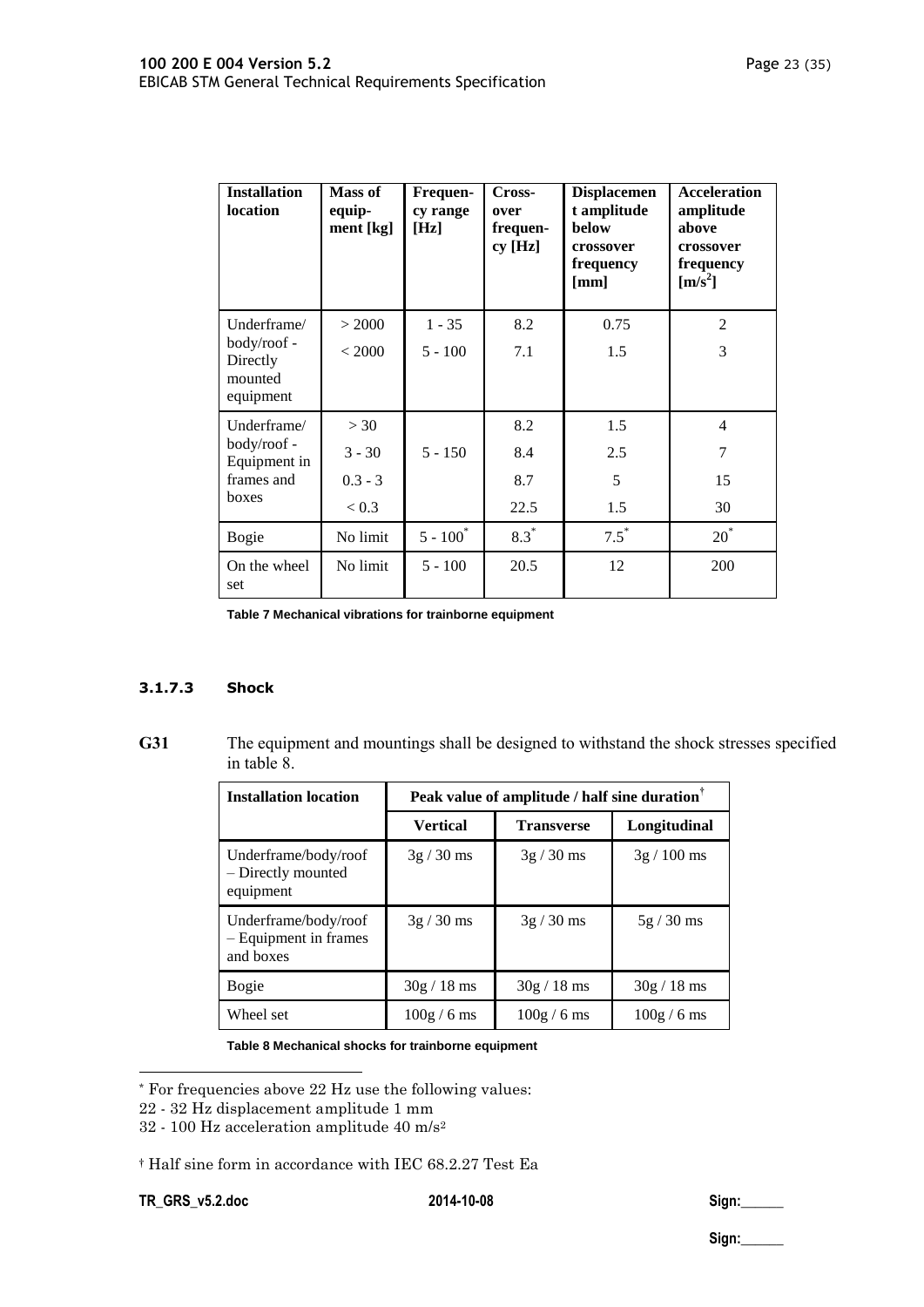- **G32** Trainborne equipment and mountings shall also be capable of functioning when subjected to tilting and centrifugal acceleration forces. The equivalent maximum values of transverse acceleration applied to the body of the vehicle shall be taken as  $4 \text{ m/s}^2$  (less than 50 ms duration) or 2 m/s<sup>2</sup> when the duration exceeds 50 ms.
- **G33** During traction and braking operations, trainborne equipment shall be capable of functioning when subjected to longitudinal acceleration forces of  $7 \text{ m/s}^2$  with a duration higher than 50 ms.

#### **3.1.8 Electromagnetic compatibility**

Electromagnetic compatibility requirements are specified in this chapter.

Operational requirements for trainborne requirements are specified in the CENELEC standard EN 50121. Railway applications - Electromagnetic compatibility: Rolling stock - Apparatus.

- **G34** With regard to immunity from electromagnetic disturbance of components, the limiting specified in EN 50121-3-2 shall apply.
- **G35** The defined limits for electromagnetic compatibility are valid for all equipment, installations, sub-systems and systems. Furthermore, it shall be ensured that the equipment functions correctly when disturbance currents are caused by traction units, either in normal operation or in the event of a failure. Immunity for electromagnet disturbance shall be according to what is specified by EN 50 121.

## **3.2 Environmental Requirements for Storage**

- **G36** The environment that the STM equipment is stored within shall fulfil storage requirements specified below.
- **G37** Full functionality is not required during storage, but the equipment shall not be damaged temporarily or permanently if the specified conditions below are kept within.
- **G38** If STM is exposed to environmental conditions outside specified requirements malfunctions that may occur shall not affect the overall safety of the STM.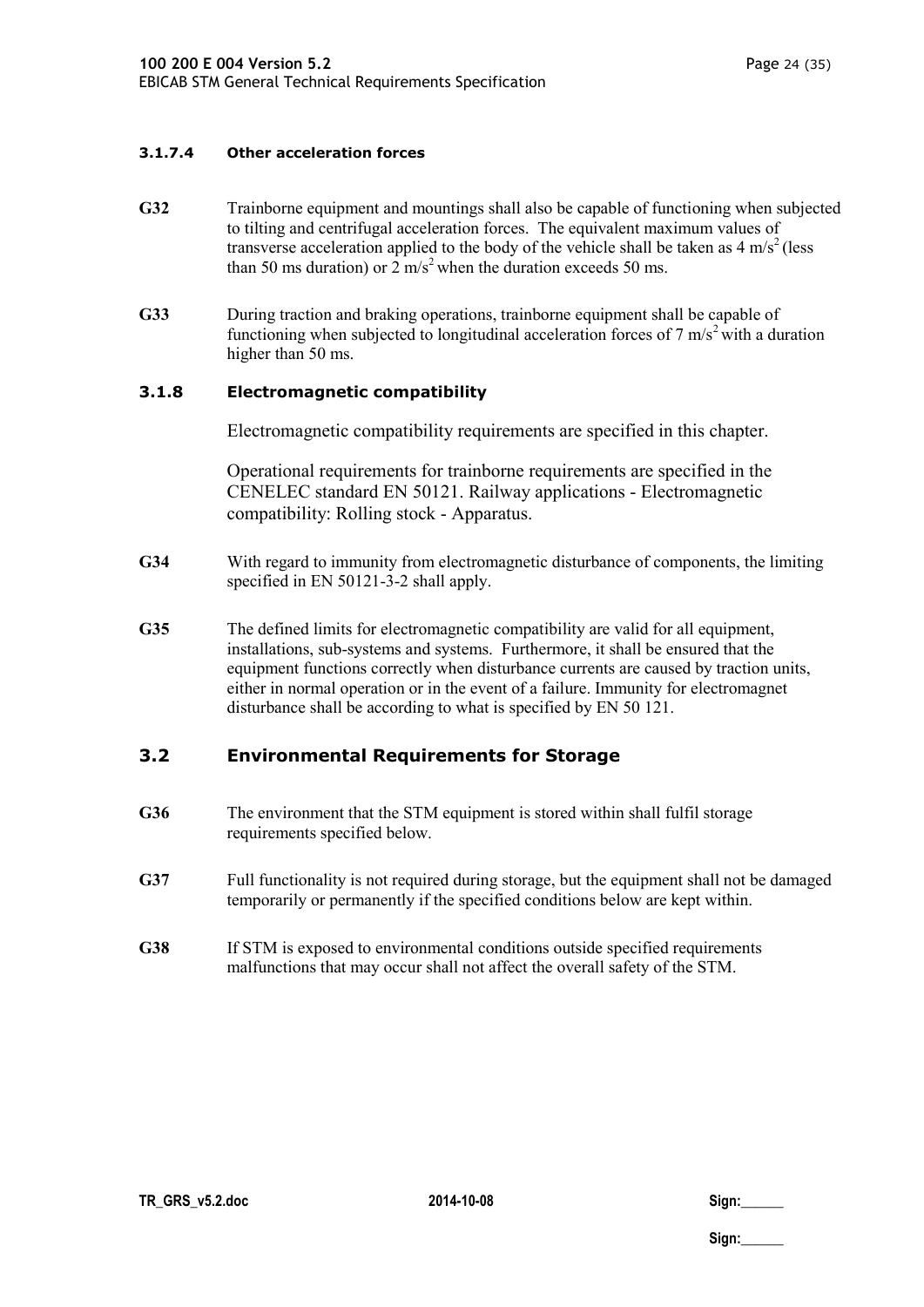#### **3.2.1 Ambient temperature**

#### **G39** Temperature requirements that shall be fulfilled by the STM are specified in the table 9.

| <b>LOCATION</b> | <b>Ambient temperature</b> |
|-----------------|----------------------------|
| Outdoor         | $-40$ to $+85$             |
| <b>Indoor</b>   | $-40$ to $+85$             |

**Table 9 Temperatures**

**G40** For all other environmental requirements the specified operational environmental requirements listed in the above chapters shall apply.

## **3.3 CE certificate**

**G41** The STM and the antenna shall be CE marked.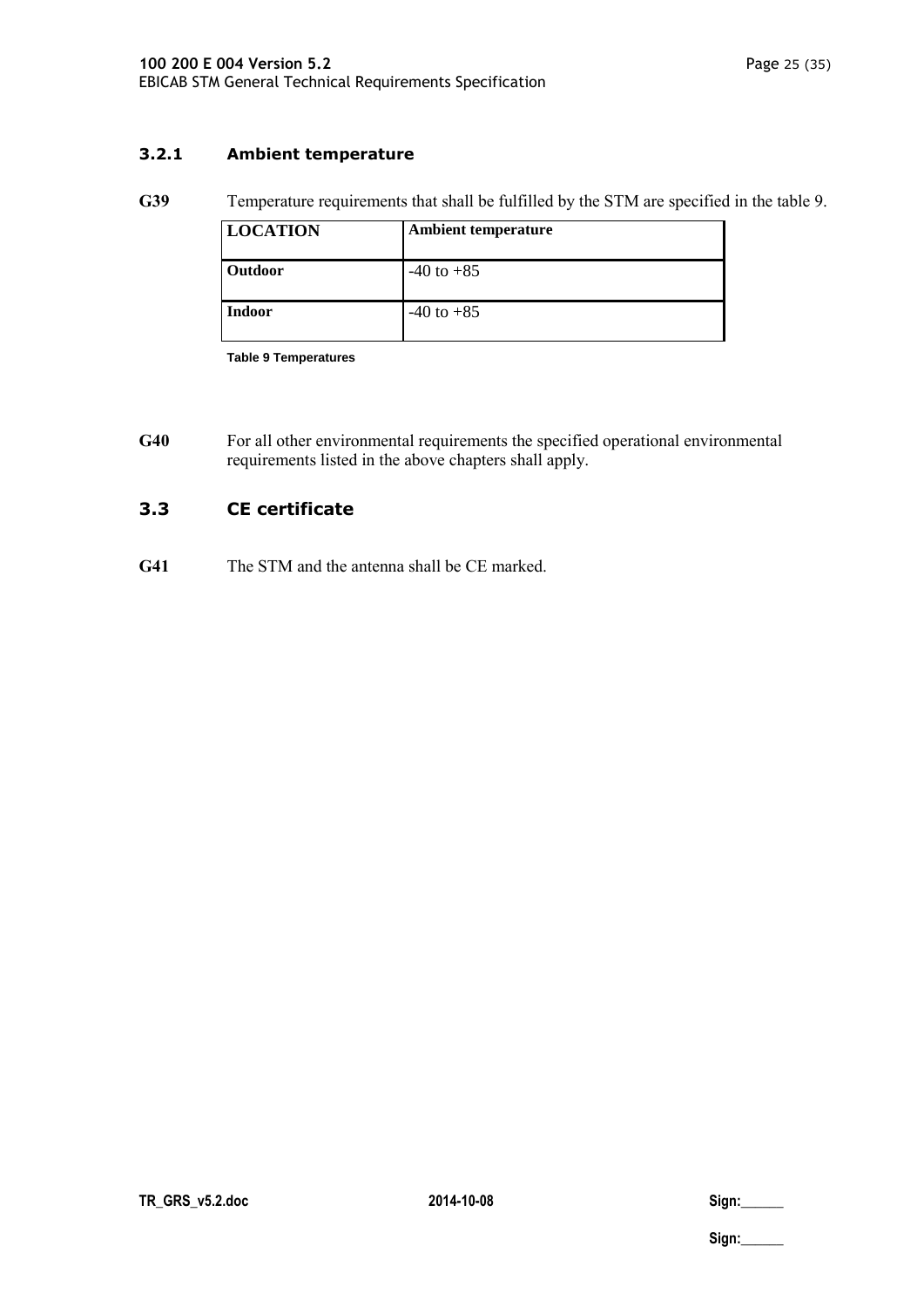(blank)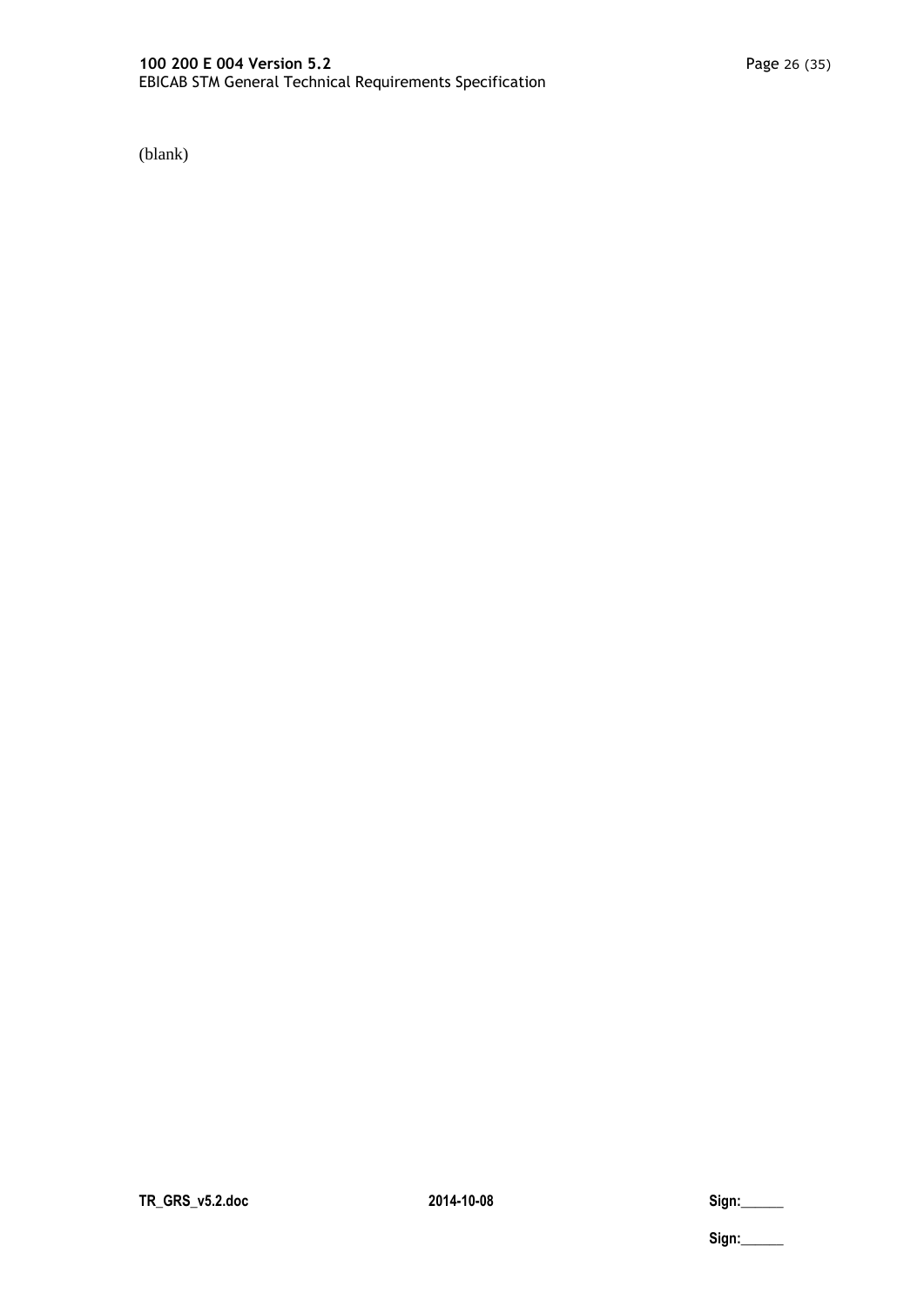## **4 COMPATIBILITY**

- **G42** The STM shall be fully compatible with all currently existing ATC trackside equipment in Norway and Sweden. This includes all approved balise types and any combination of balises from existing suppliers, e.g. parallel EBICAB700, serial EBICAB700 and Ansaldo mini-balise.
- **G43** Compatibility shall be verified by testing, for all existing balise types within the trackside network of JBV and BV. Verification shall be made against a sufficient number of balises of each type.

## **5 MODULARITY**

- **G44** Reserve
- **A45** It shall be possible to install the STM (the logic unit) without the antenna. Information from the balises shall then be available through interface K utilising a combined ATC/ETCS antenna.
- **A46** The installation of STM without a dedicated separate STM antenna shall comply with all technical requirements in the Basis for Tender i.e. this type of installation shall have no influence on functionality, performance, safety etc. compared to an installation with a special STM antenna.
- **G47** The STM shall have at least 20% of spare capacity regarding memory size and CPU power in order to make future updates and/or upgrades feasible.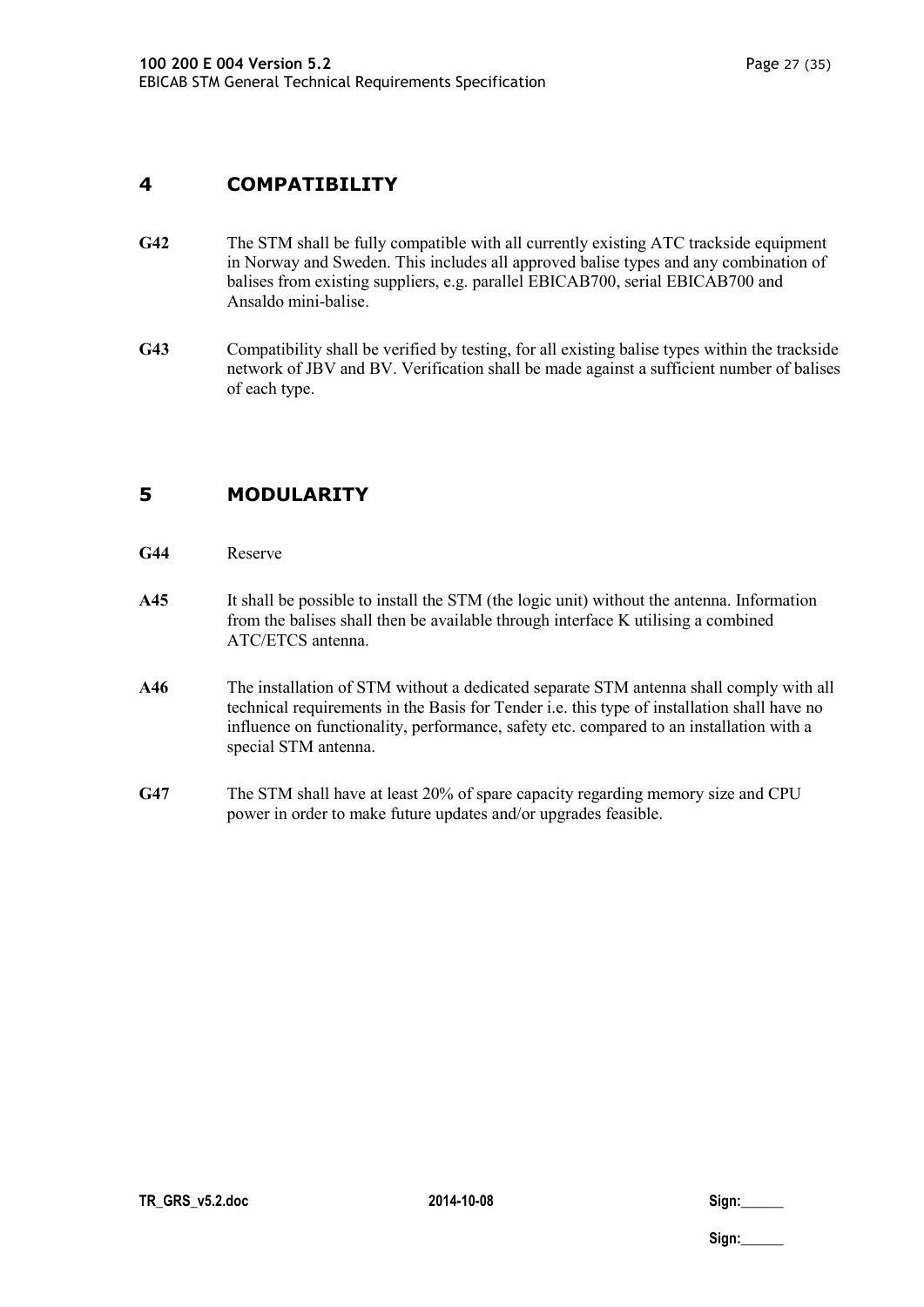(blank)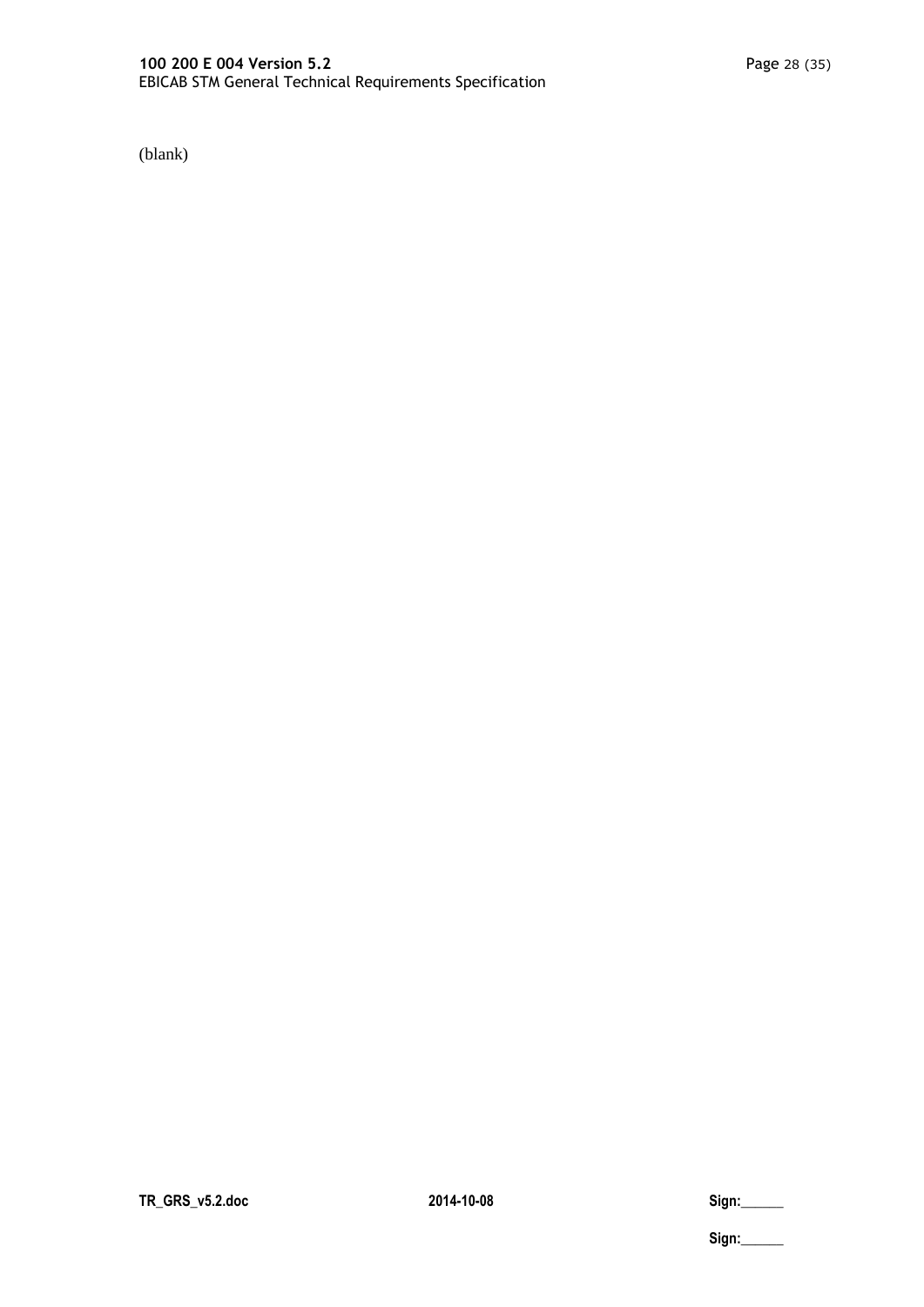# **6 RECORDER/DIAGNOSTIC TOOL**

- **A48** It shall be possible to connect, temporarily or permanently, a Recorder and/or a Diagnostic tool to the STM.
- **A49** The Recorder analysing tool and the Diagnostic tool shall consist of software applications running on a standard PC with a Windows based operating system, including Windows NT and Windows XP.

## **6.1 Recorder**

The recorder function is divided into two parts namely recording of essential STM data in real-time and analysis of recorded data. The recording of data can be done internally in the STM or externally using a specially designed recorder unit. The recorded data will then afterwards be analysed using a Recorder analysing tool.

- **A50** The recorder shall be used for recording events concerning the STM and its functionality.
- **A51** Recorded data shall be saved for at least 48 hours or more.
- **A52** All input data to the STM and all output data from the STM, including balise information marked with time and position, shall be recorded by the STM recorder.
- **A53** It shall be possible to select, analyse, display and print out the recorder information, in on-line (real time) or off-line mode, supported by an external PC with a software application. The recorded data may either be stored as "raw data" or as completely formatted data, ready for output to a screen or a printer.
- **A54** The following internal information shall be recorded, as a minimum, at the occasions specified:

| <b>Information</b>                                               | Recorded:                                          |
|------------------------------------------------------------------|----------------------------------------------------|
| STM identity and program version(s)                              | At start of mission                                |
| STM and recorder status                                          | At every change / error                            |
| Internal time (in the recorder unit, $\leq 0.5$ s<br>resolution) | At every time any other information is<br>recorded |
| Internal lamps used by the STM                                   | At every change                                    |
| Entered vehicle specific STM train data                          | When entered                                       |
| STM condition                                                    | STM state + area                                   |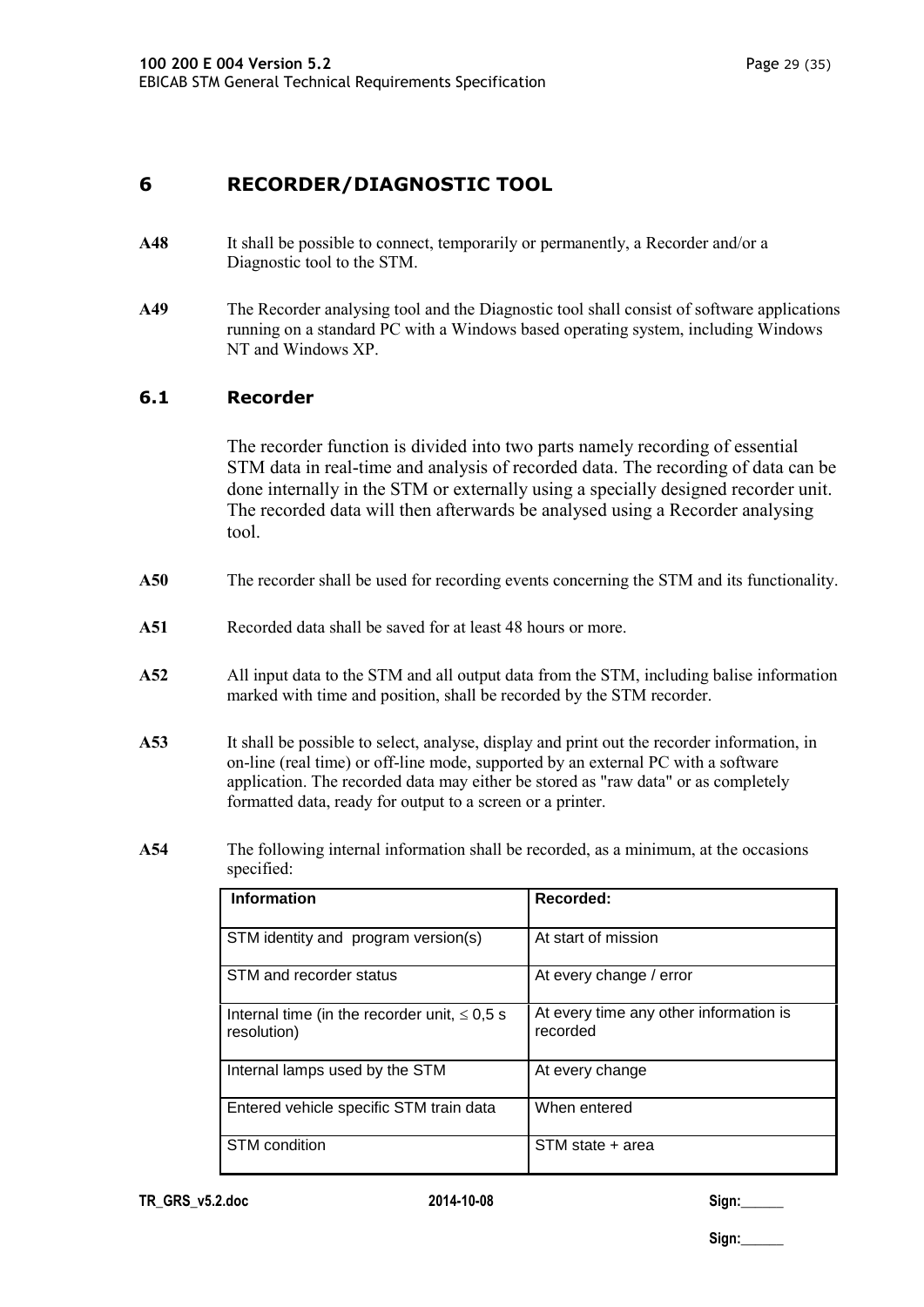| <b>Information</b>                     | Recorded:       |
|----------------------------------------|-----------------|
| Service program indications (optional) | At every change |

**Table 10**

**A55** Unchanged data shall be stored at regular intervals, even if no change has occurred. This is to enable readout of data from the beginning of memory, even if the originally stored data (e.g. program identity from start-up, or train data) has been overwritten. This repetition shall occur at least every 15 minutes.

## **6.2 Diagnostic tool**

#### **6.2.1 General**

**A56** Externally controlled service functions shall be performed during normal STM operation in co-operation with a special Diagnostic tool that can be connected to the STM. The results shall be shown on the screen of the tool (except for tests performed by the STM, as possible braking or display tests).

#### **6.2.2 List of functions and data**

**A57** The following data or commands, where as a minimum the mandatory, shall be output by the STM to the Diagnostic tool. The data shall be updated at least once per second.

| <b>Manda-</b><br>tory | Service display or<br>function | <b>Comment</b>                                                                   |
|-----------------------|--------------------------------|----------------------------------------------------------------------------------|
| $\boldsymbol{X}$      | Train speed                    | (km/h)                                                                           |
| X                     | Passed balise groups           | At least the two latest                                                          |
| X                     | System data                    | STM identity and program version                                                 |
|                       | Train data                     | Train data, National values                                                      |
|                       | Odometer                       | Nom/min/max $(m)$                                                                |
|                       | ETCS/STM condition             | ETCS mode, STM state, STM area                                                   |
|                       | Error information              | Error messages                                                                   |
|                       | Memory contents                | Display contents of memory location or I/O port<br>according to selected address |
|                       | <b>Optional functions</b>      | Determined by supplier                                                           |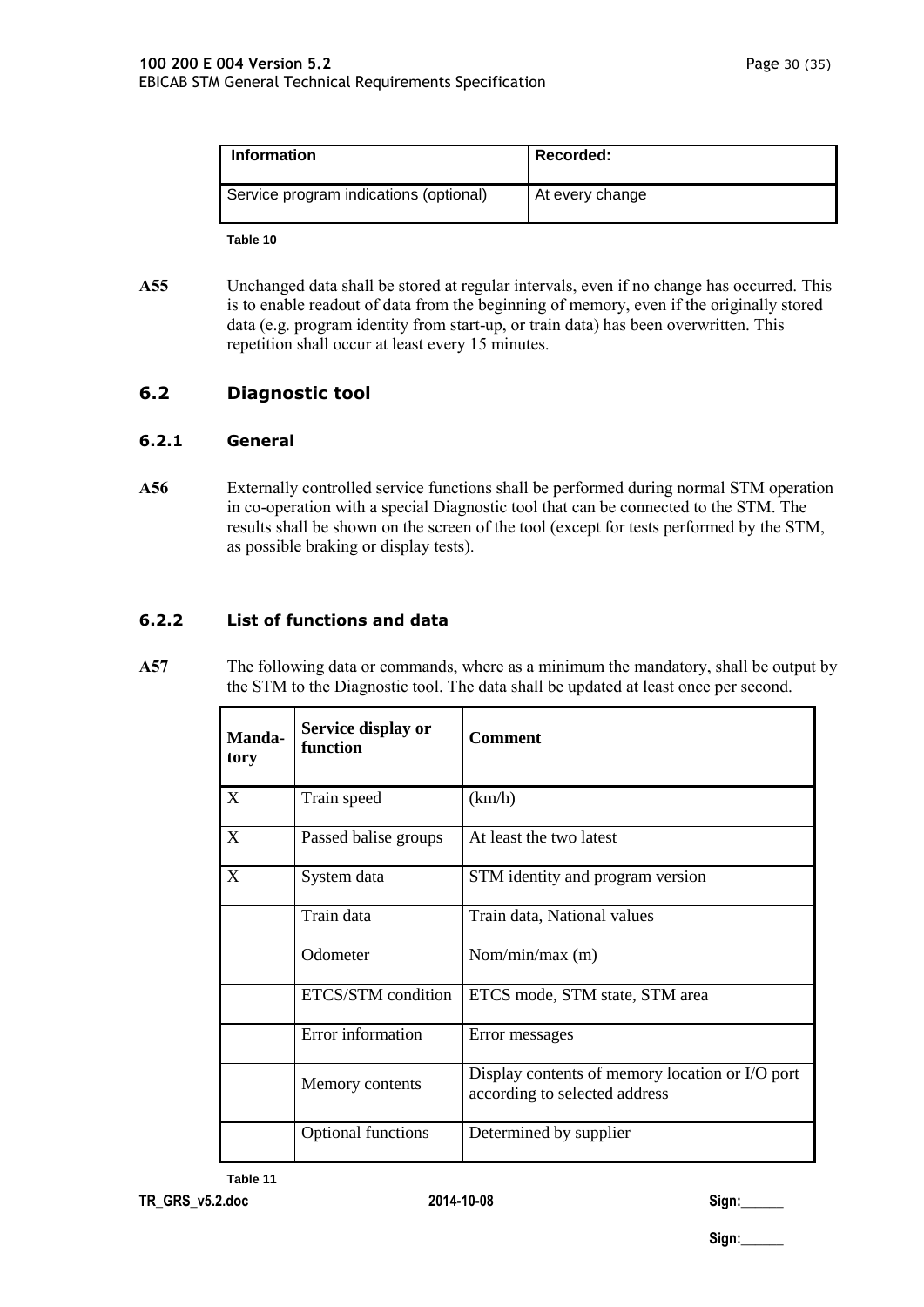#### 6.3 Recording to the JRU

The purpose of this recording is to facilitate investigations of hazardous railway events.

- G57A.50n Recording shall be performed to the juridical recording unit of the ETCS, the JRU.
- G57B.51a The following STM related information shall be recorded as a minimum, at the occasions specified as a minimum:

|               | <b>RECORDED STM DATA</b>                                                   | OCCASION <sup>1)2)3)</sup>                                                                                                                          |
|---------------|----------------------------------------------------------------------------|-----------------------------------------------------------------------------------------------------------------------------------------------------|
| a)            | ETCS and STM train data                                                    | Every change                                                                                                                                        |
| b)            | Brake pressure                                                             | Pressure change $\geq 10$ kPa                                                                                                                       |
| $\mathbf{c})$ | STM odometer information                                                   | Speed change $\geq$ 5 km/h (2 km/h below<br>$5 \text{ km/h}$<br>Position change $\geq 100$ m                                                        |
| $\mathbf{d}$  | <b>Balise</b> information                                                  | Received                                                                                                                                            |
| e)            | Balise error code F1, F2, F3                                               | Balise error                                                                                                                                        |
| f             | <b>STM</b> state                                                           | Every change                                                                                                                                        |
| g)            | Shunting state                                                             | Every change                                                                                                                                        |
| h)            | STM area                                                                   | Every change                                                                                                                                        |
| $\ddot{1}$    | Direction controller & cab<br>activation                                   | Every change                                                                                                                                        |
| j)            | Max speed, target speed, release<br>speed and remaining target<br>distance | Change of:<br>Max speed $\geq$ 2 km/h.<br>Target and release speed $\geq$ 5 km/h.<br>Remaining target distance when other<br>data in j) is recorded |
| $\bf k)$      | STM emergency brake status                                                 | Every change                                                                                                                                        |
| $\mathbf{I}$  | STM system failure                                                         | Every change                                                                                                                                        |
| m)            | Buttons, indicators & sounds                                               | Every change                                                                                                                                        |
| n)            | Text messages                                                              | Every change                                                                                                                                        |
| $\circ$ )     | Brake commands and brake<br>states                                         | Every change                                                                                                                                        |

#### **Table 12. Recording to the JRU**

Table explanations

- 1) General rule: recorded data shall be marked with time and position.
- 2) General exception: not needed to be recorded, if already recorded by the ETCS.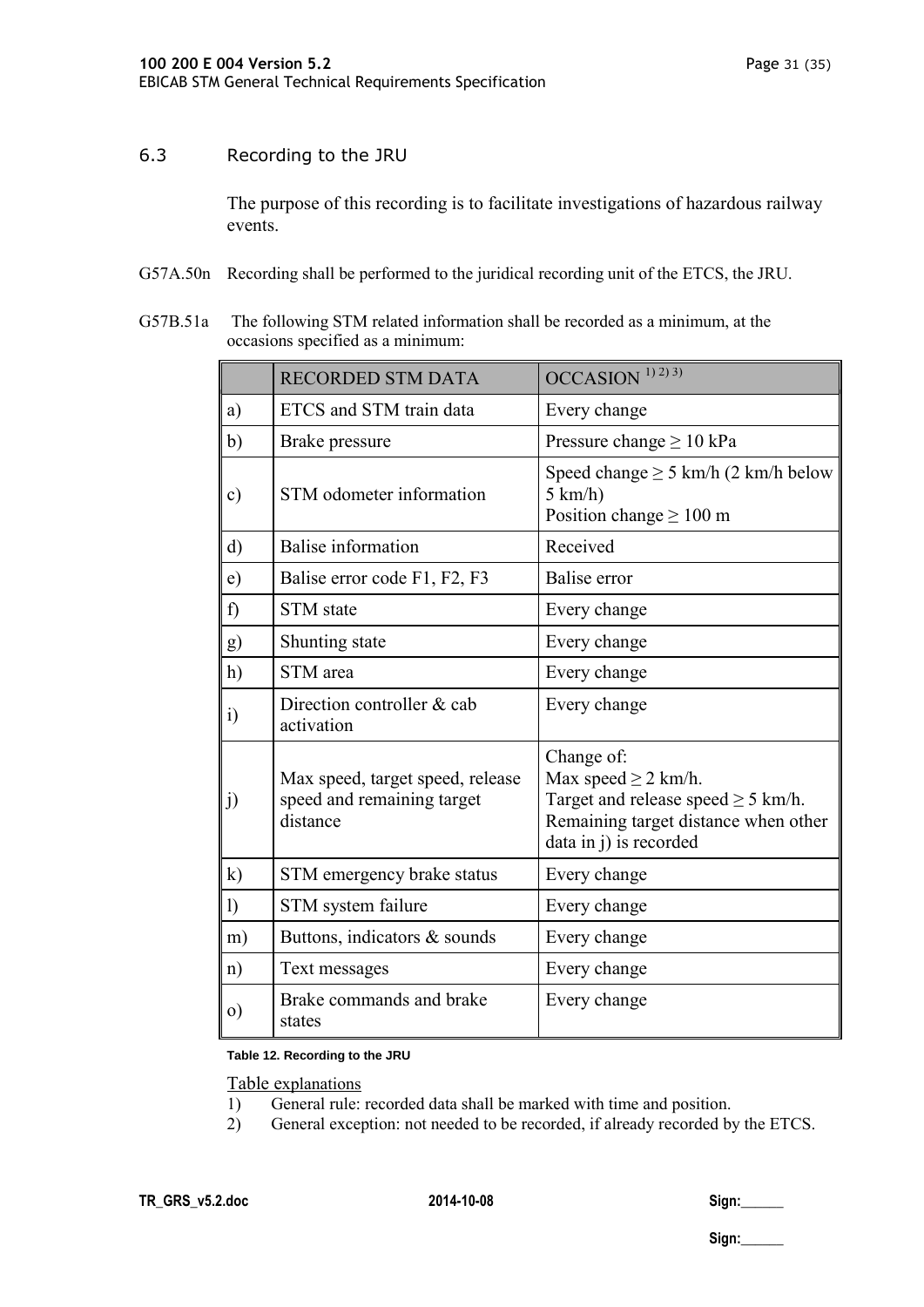(blank)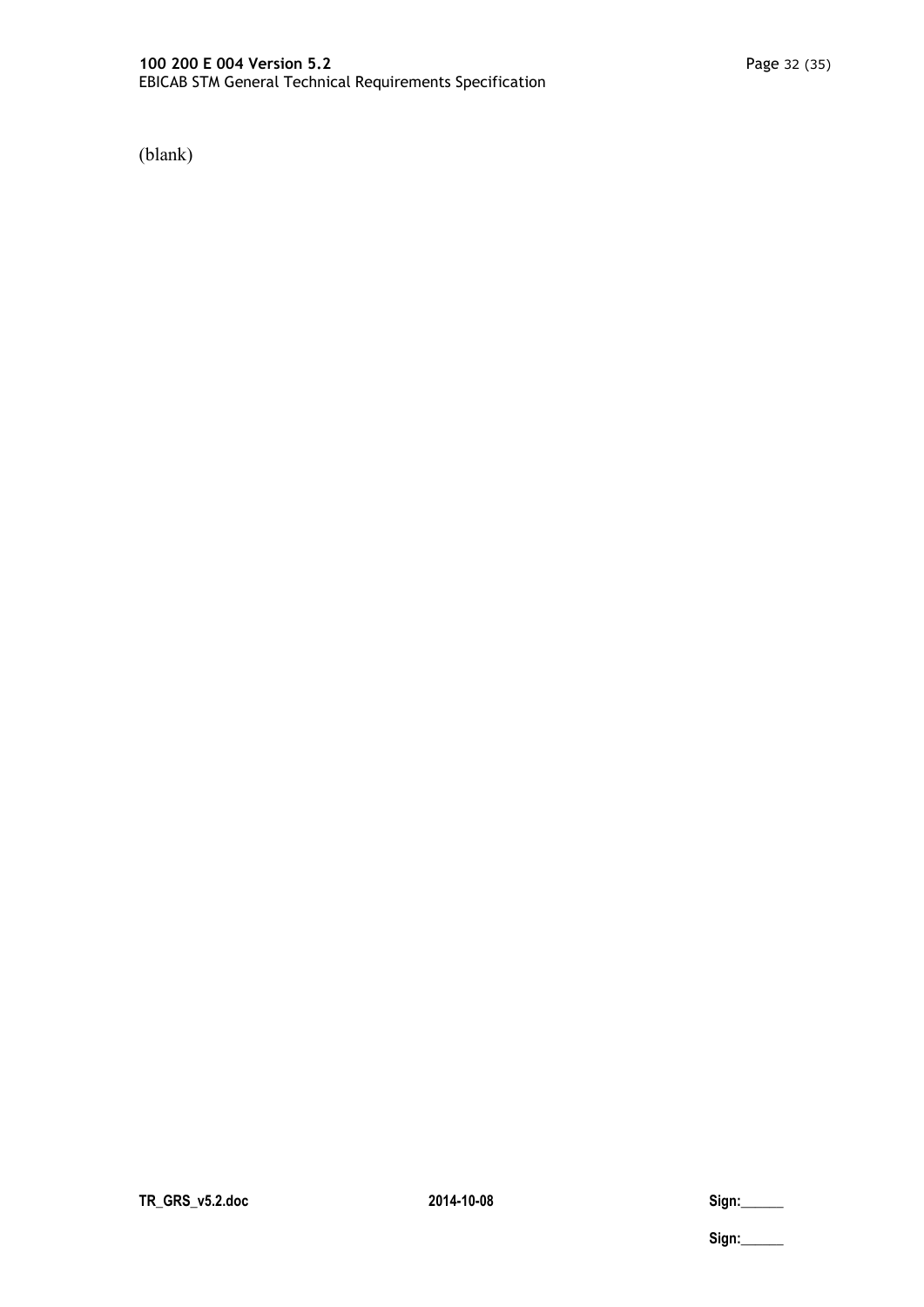# **7 MECHANICAL CONSTRAINTS**

The STM is divided into two basic parts, Logic unit and Antenna. The following specifies the mechanical constraints of the two parts separately.

## **7.1 Logic unit**

- **G58** The STM Logic Unit (LU) shall fulfil the following mechanical requirements:
	- If the LU is to be mounted in a 19 inch rack system it shall not need more vertical space than 890 mm (20 HE) and a maximum of 600 mm in depth.
	- If the LU is designed differently the total volume shall not exceed  $0.25 \text{ m}^3$ .
	- The total weight of the LU shall not exceed 30 kg.

## **7.2 STM Antenna**

- **G59** The STM Antenna (if a separate STM antenna is used) shall fulfil the following mechanical requirements:
	- The size of the STM Antenna shall not exceed the size of existing antennas for EBICAB700/900 systems. This means in practice a maximum size of 700\*700\*300 mm (L\*W\*H)
	- The total weight of the Antenna shall not exceed 30 kg.
	- The Antenna shall have a standardised mechanical attachment to the vehicle so that adaptation to different types of vehicles is easily made.

# **8 PERFORMANCE**

- **G60.51a** The STM shall be able to discriminate between adjacent balise groups and to promptly detect, read and act on balise information if the balises are placed as described in [STM FRS, chapter 3, section 3.2.5.1] and for a maximum train speed of 300 km/h.
- **G61** The STM shall be fully functional for all train speeds within the range of 0-300 km/h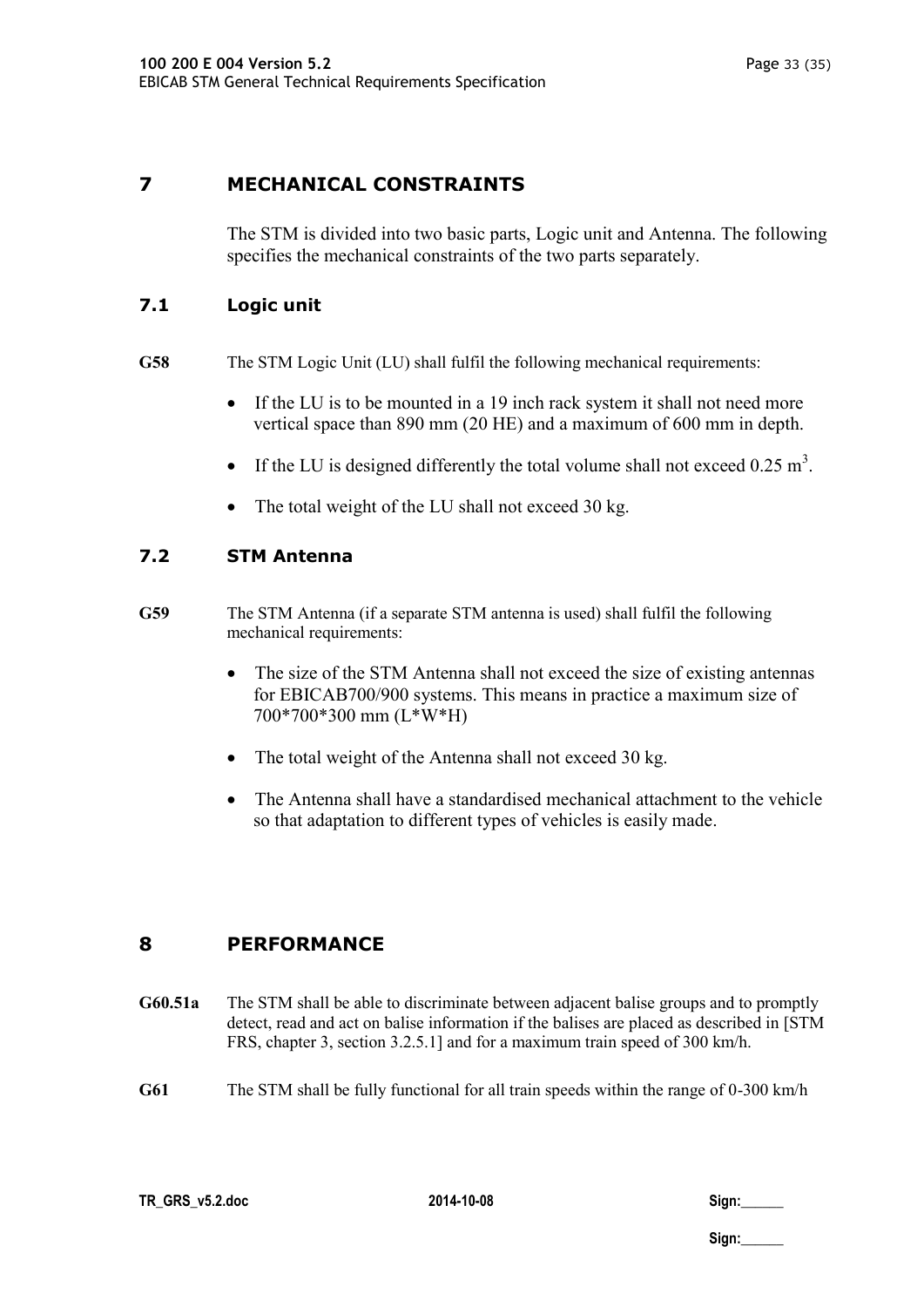(blank)